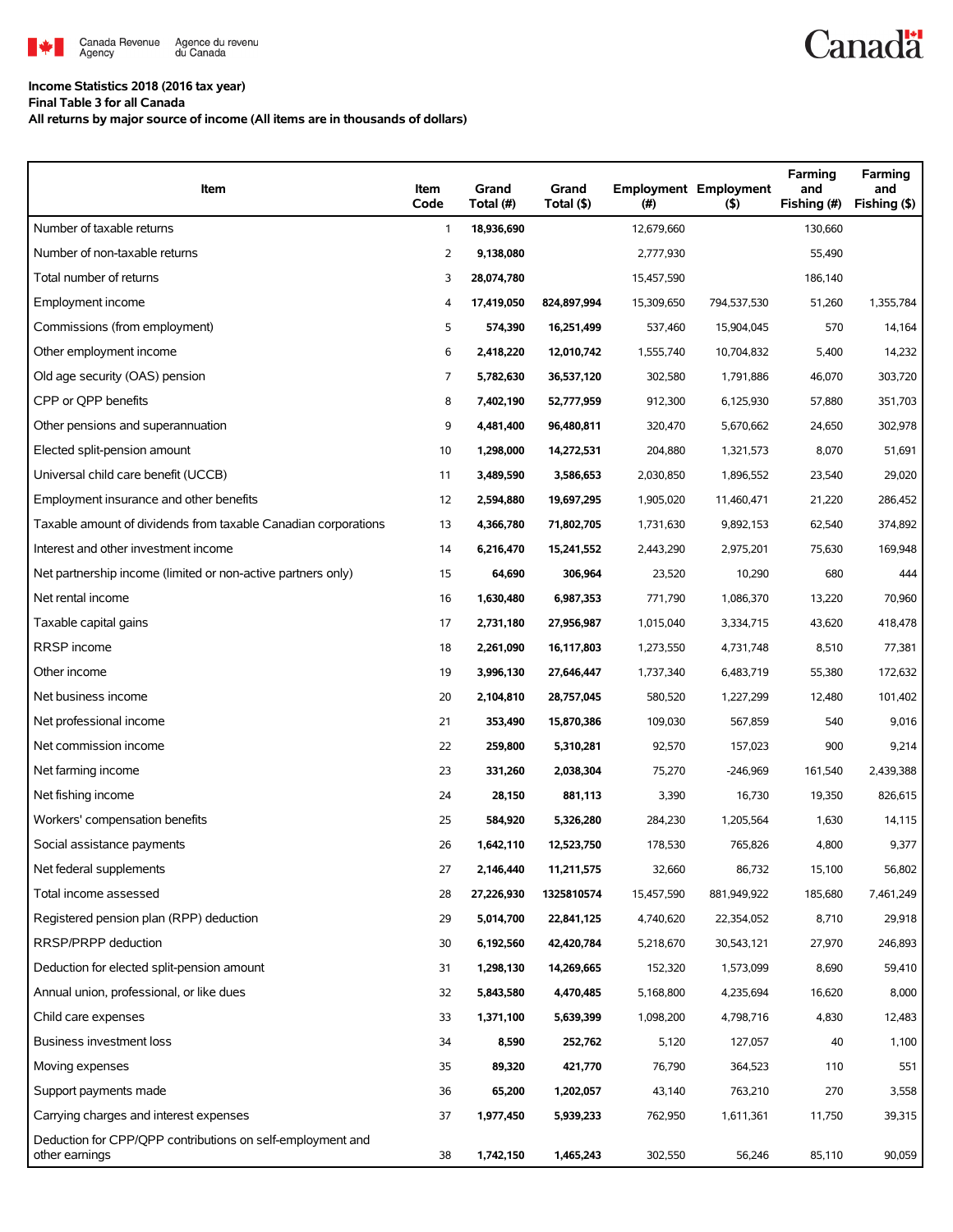

## **Income Statistics 2018 (2016 tax year)**

**Final Table 3 for all Canada**

**All returns by major source of income (All items are in thousands of dollars)**

| Item                                                                                          | Item<br>Code | Grand<br>Total (#) | Grand<br>Total (\$) | (#)        | <b>Employment Employment</b><br>$($ \$) | Farming<br>and<br>Fishing (#) | Farming<br>and<br>Fishing (\$) |
|-----------------------------------------------------------------------------------------------|--------------|--------------------|---------------------|------------|-----------------------------------------|-------------------------------|--------------------------------|
| Deduction for provincial parental insurance plan (PPIP) premiums<br>on self-employment income | 39           | 462,020            | 34,968              | 104,050    | 1,543                                   | 14,760                        | 1,292                          |
| Exploration and development expenses                                                          | 40           | 43,830             | 655,599             | 15,000     | 306,013                                 | 580                           | 2,296                          |
| Other employment expenses                                                                     | 41           | 794,220            | 3,652,223           | 733,980    | 3,390,309                               | 1,100                         | 3,562                          |
| Clergy residence deduction                                                                    | 42           | 27,040             | 387,608             | 24,670     | 368.158                                 | 50                            | 510                            |
| Other deductions                                                                              | 43           | 800,480            | 2,618,208           | 400,310    | 578,767                                 | 6,150                         | 9,446                          |
| Total deductions before adjustments                                                           | 44           | 14,772,790         | 106,300,054         | 10,207,630 | 71,086,559                              | 114,940                       | 508,446                        |
| Social benefits repayment                                                                     | 45           | 569,630            | 1,696,592           | 229,840    | 496,745                                 | 9,800                         | 38,153                         |
| Net income                                                                                    | 46           | 27,146,650         | 1218964981          | 15,451,390 | 810,453,959                             | 177,670                       | 7,077,142                      |
| Canadian Forces personnel and police deduction                                                | 47           | 3,580              | 70,205              | 3,540      | 69,915                                  |                               |                                |
| Security options deductions                                                                   | 48           | 34,610             | 1,771,873           | 32,250     | 1,705,197                               | 40                            | 450                            |
| Other payments deduction                                                                      | 49           | 3,996,260          | 29,057,375          | 487,990    | 2,058,501                               | 17,510                        | 80,088                         |
| Non-capital losses of other years                                                             | 50           | 37,770             | 363,616             | 12,180     | 98,563                                  | 210                           | 8,836                          |
| Net capital losses of other years                                                             | 51           | 529.110            | 1,829,955           | 183,950    | 388,251                                 | 5,300                         | 11,174                         |
| Capital gains deduction                                                                       | 52           | 60,710             | 5,604,979           | 11,460     | 277,636                                 | 7,100                         | 464,168                        |
| Northern residents deductions                                                                 | 53           | 257,270            | 1,117,706           | 197,360    | 903,709                                 | 4,470                         | 16,491                         |
| Additional deductions                                                                         | 54           | 200,910            | 1,402,532           | 25,700     | 544,472                                 | 620                           | 1,242                          |
| Farming/fishing losses of prior years                                                         | 55           | 10,440             | 115,195             | 2,660      | 17,317                                  | 4,610                         | 61,429                         |
| Total deductions from net income                                                              | 56           | 5,000,490          | 41,349,889          | 937,180    | 6,069,919                               | 36,790                        | 643,965                        |
| Taxable income assessed                                                                       | 57           | 26,476,610         | 1177740408          | 15,438,830 | 804,391,707                             | 176,830                       | 6,442,933                      |
| Basic personal amount                                                                         | 58           | 28,026,400         | 320,450,327         | 15,440,210 | 176,622,693                             | 185,880                       | 2,132,418                      |
| Age amount                                                                                    | 59           | 5,765,040          | 36,660,099          | 305,970    | 1,464,244                               | 43,890                        | 266,622                        |
| Spouse or common-law partner amount                                                           | 60           | 2,082,540          | 16,265,072          | 1,331,890  | 10,807,673                              | 21,820                        | 141,931                        |
| Amount for an eligible dependant                                                              | 61           | 955,570            | 10,208,985          | 616,120    | 6,541,508                               | 1,780                         | 18,131                         |
| Family caregiver amount for children under 18 years of age                                    | 62           | 131,380            | 328,703             | 97,150     | 239,716                                 | 730                           | 1,880                          |
| Amount for infirm dependants age 18 or older                                                  | 63           | 19,250             | 88,993              | 10,270     | 48,618                                  | 130                           | 644                            |
| CPP or QPP contributions through employment                                                   | 64           | 16,376,740         | 27,279,052          | 14,713,270 | 26,230,152                              | 39,580                        | 47,692                         |
| CPP or OPP contributions on self-employment and other earnings                                | 65           | 1,742,150          | 1,465,243           | 302,550    | 56,246                                  | 85,110                        | 90,059                         |
| Employment insurance premiums                                                                 | 66           | 15,732,860         | 9,623,169           | 14,291,160 | 9,242,945                               | 46,110                        | 26,100                         |
| PPIP premiums paid                                                                            | 67           | 3,781,240          | 779,516             | 3,389,350  | 746,547                                 | 6,200                         | 738                            |
| PPIP premiums payable on employment income                                                    | 68           | 117,240            | 24,463              | 107,390    | 23,651                                  | 120                           | 16                             |
| PPIP premiums payable on self-employment income                                               | 69           | 465,540            | 45,129              | 106,870    | 2,017                                   | 14,770                        | 1,666                          |
| Volunteer firefighters' amount/search and rescue volunteers'<br>amount                        | 70           | 47,410             | 142,224             | 36,470     | 109,415                                 | 1,960                         | 5,877                          |
| Canada employment amount                                                                      | 71           | 18,221,980         | 20,370,515          | 15,430,670 | 17,832,588                              | 54,130                        | 58,159                         |
| Public transit amount                                                                         | 72           | 1,799,370          | 1,679,462           | 1,532,740  | 1,512,203                               | 290                           | 124                            |
| Children's arts amount                                                                        | 73           | 639,170            | 201,651             | 528,860    | 165,989                                 | 2,170                         | 699                            |
| Home accessibility expenses                                                                   | 74           | 27,200             | 115,529             | 7,230      | 32,898                                  | 140                           | 680                            |
| Home buyers' amount                                                                           | 75           | 200,990            | 891,898             | 181,840    | 806,419                                 | 310                           | 1,459                          |
| Pension income amount                                                                         | 76           | 5,164,800          | 9,861,957           | 505,580    | 948,853                                 | 29,930                        | 54,335                         |

**Canadä**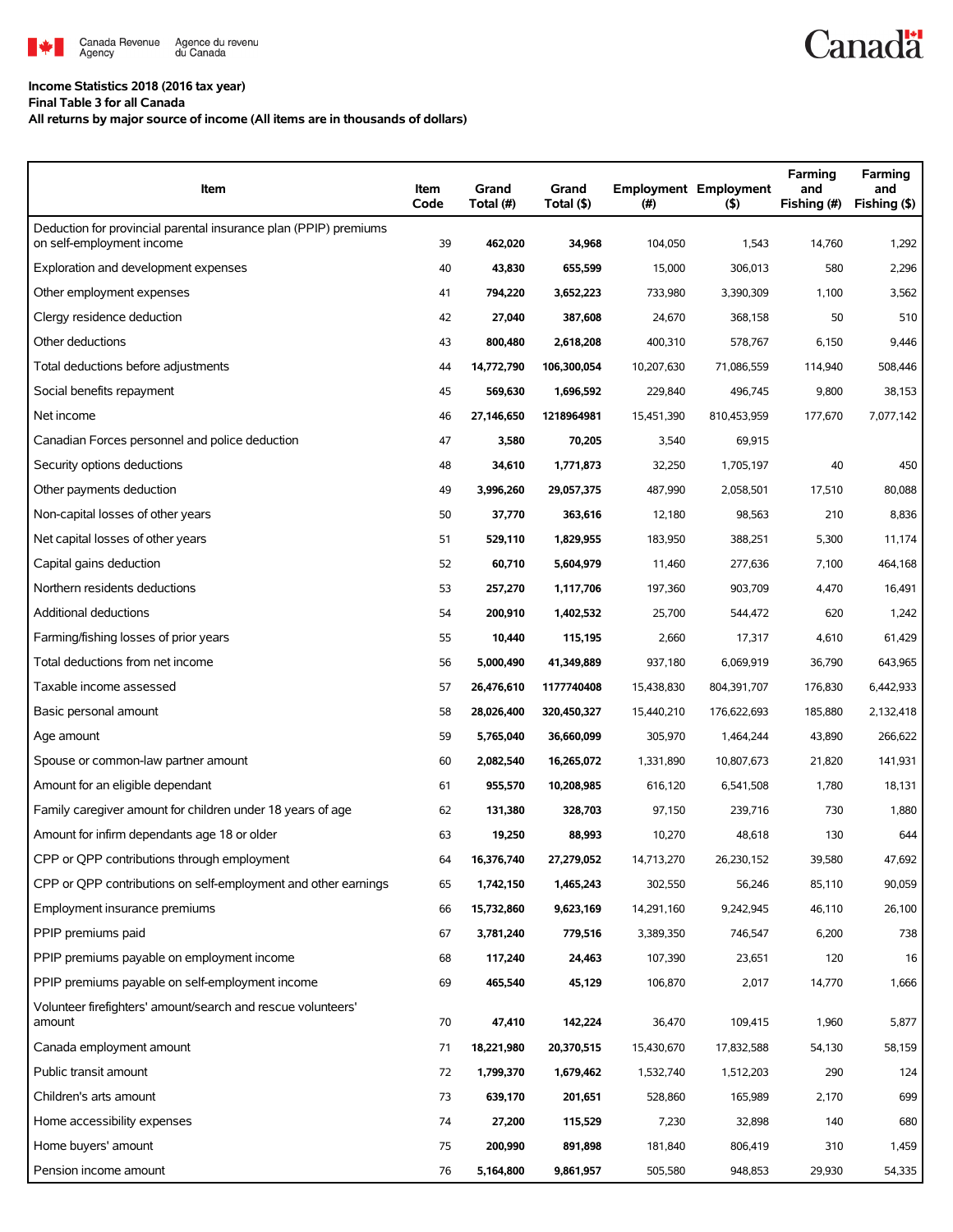

## **Income Statistics 2018 (2016 tax year)**

**Final Table 3 for all Canada**

**All returns by major source of income (All items are in thousands of dollars)**

| Item                                                              | Item<br>Code | Grand<br>Total (#) | Grand<br>Total (\$) | (# )       | <b>Employment Employment</b><br>(5) | Farming<br>and<br>Fishing (#) | Farming<br>and<br>Fishing (\$) |
|-------------------------------------------------------------------|--------------|--------------------|---------------------|------------|-------------------------------------|-------------------------------|--------------------------------|
| Caregiver amount                                                  | 77           | 259,530            | 1,408,227           | 184,090    | 1,014,870                           | 1,640                         | 8,639                          |
| Disability amount                                                 | 78           | 845,590            | 6,766,145           | 130,140    | 1,046,365                           | 3,470                         | 27,795                         |
| Disability amount transferred from a dependant                    | 79           | 281,500            | 3,022,967           | 193,700    | 2,144,468                           | 1,840                         | 17,565                         |
| Interest paid on student loans                                    | 80           | 546,410            | 297,083             | 494,030    | 267,221                             | 450                           | 191                            |
| Tuition, education, and textbook amounts                          | 81           | 1,856,760          | 11,379,744          | 1,594,680  | 9.600.843                           | 2,980                         | 11.362                         |
| Tuition, education, and textbook amounts transferred from a child | 82           | 685,340            | 3,480,047           | 570,740    | 2,909,533                           | 3,380                         | 16,842                         |
| Amounts transferred from spouse or common-law partner             | 83           | 1,183,210          | 6,533,370           | 286,380    | 1,457,617                           | 12,740                        | 71,693                         |
| Medical expenses                                                  | 84           | 5,019,970          | 13,116,346          | 2,163,160  | 4,067,299                           | 49,330                        | 129,620                        |
| Total tax credits on personal amounts                             | 85           | 28,036,020         | 75,375,138          | 15,448,990 | 41,392,889                          | 185,890                       | 469,959                        |
| Allowable charitable donations and government gifts               | 86           | 5,589,980          | 9,789,520           | 3,368,950  | 4,461,580                           | 54,950                        | 135,396                        |
| Eligible cultural and ecological gifts                            | 87           | 7,330              | 64,486              | 3,890      | 11,098                              | 30                            | 825                            |
| Total tax credit on donations and gifts                           | 88           | 5,550,910          | 2,846,445           | 3,336,280  | 1,269,827                           | 54,800                        | 38,545                         |
| Total federal non-refundable tax credits                          | 89           | 28,037,030         | 78,221,583          | 15,449,150 | 42,662,716                          | 185,920                       | 508,504                        |
| Federal dividend tax credit                                       | 90           | 3,919,480          | 8,628,961           | 1,705,320  | 1,233,996                           | 50,260                        | 41,789                         |
| Minimum tax carryover                                             | 91           | 46,760             | 143,620             | 10,820     | 47,389                              | 2,970                         | 8,959                          |
| Basic federal tax                                                 | 92           | 17,892,890         | 138,997,949         | 12,365,340 | 103,386,940                         | 110,930                       | 625,541                        |
| Federal foreign tax credit                                        | 93           | 1,567,090          | 1,581,340           | 645,060    | 964,149                             | 13,200                        | 3,295                          |
| Federal political contribution tax credit                         | 94           | 148,700            | 26,265              | 54,210     | 9,871                               | 2,020                         | 342                            |
| Investment tax credit                                             | 95           | 21,690             | 71,046              | 6,220      | 29,208                              | 6,300                         | 6,260                          |
| Labour-sponsored funds tax credit (federally registered)          | 96           | 31,700             | 3,119               | 29,200     | 2,851                               | 50                            | 6                              |
| Labour-sponsored funds tax credit (provincially registered)       | 97           | 320,760            | 142,566             | 292,160    | 127,693                             | 1,180                         | 744                            |
| Alternative minimum tax payable                                   | 98           | 38.920             | 247,256             | 630        | 4.745                               | 1,060                         | 6,905                          |
| Net federal tax                                                   | 99           | 17,837,500         | 137,277,435         | 12,341,060 | 102,293,331                         | 109,560                       | 615,001                        |
| CPP contributions on self-employment                              | 100          | 1,332,250          | 2,254,007           | 222,640    | 86,291                              | 71,490                        | 154,628                        |
| Social Benefits repayment                                         | 101          | 569,630            | 1,696,592           | 229,840    | 496,745                             | 9,800                         | 38,153                         |
| Working income tax benefit (WITB)                                 | 102          | 1,470,410          | 1,192,645           | 989,180    | 772,556                             | 22,740                        | 22,532                         |
| Children's fitness tax credit                                     | 103          | 1,666,300          | 142,793             | 1,382,970  | 118,311                             | 8,020                         | 694                            |
| Eligible educator school supply tax credit                        | 104          | 47,430             | 3,102               | 45,440     | 2,976                               | 40                            | 3                              |
| Net provincial or territorial tax                                 | 105          | 13,646,690         | 60,806,398          | 9,402,050  | 45,120,072                          | 90,120                        | 329,094                        |
| Total tax payable                                                 | 106          | 18,936,690         | 202,044,618         | 12,679,660 | 148,003,396                         | 130,660                       | 1,136,889                      |

**Canadä**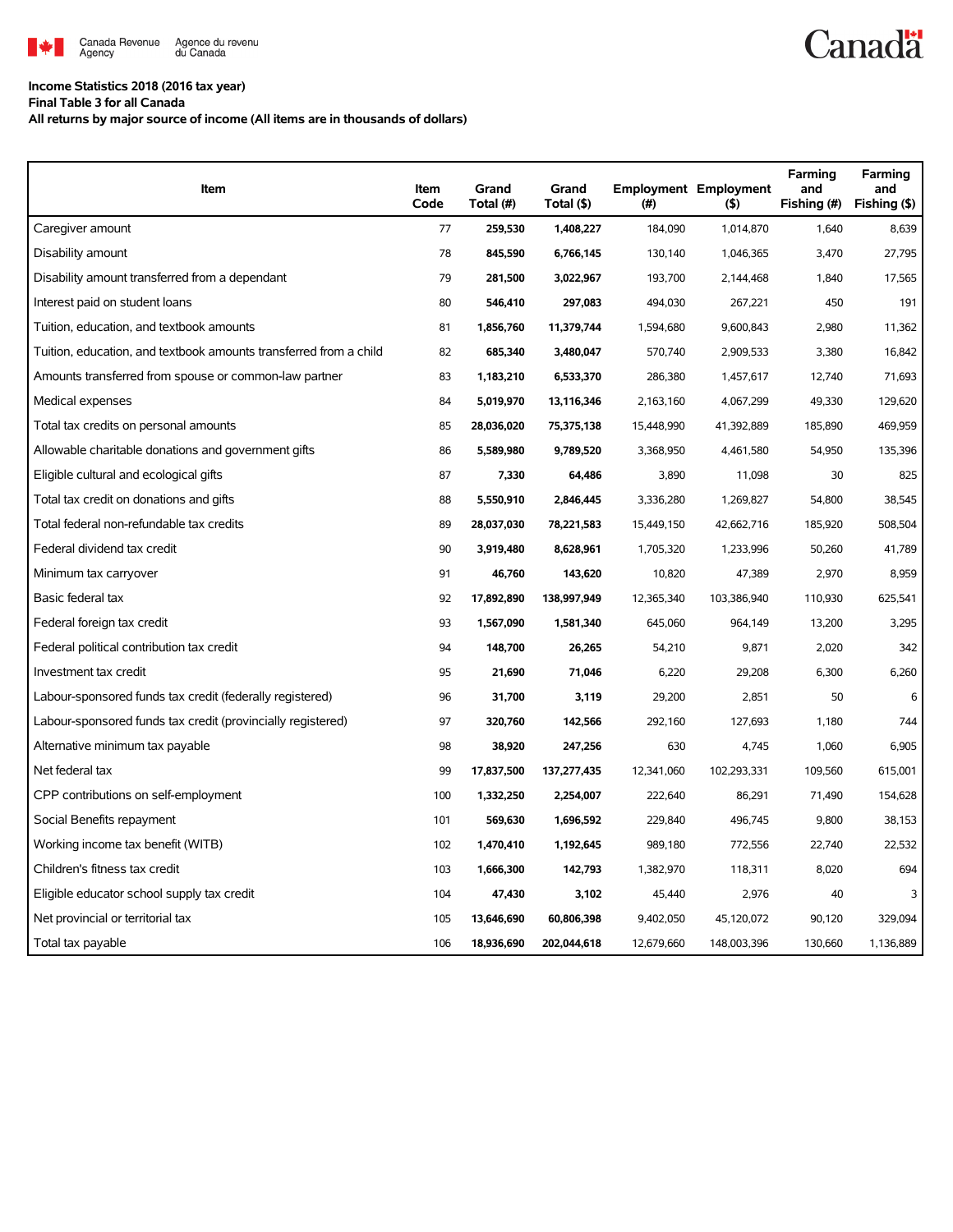| Number of taxable returns<br>$\mathbf{1}$<br>151,420<br>94,840<br>933,880<br>Number of non-taxable returns<br>2<br>24,930<br>18,270<br>254,640<br>Total number of returns<br>3<br>176,350<br>113,110<br>1,188,520<br>Employment income<br>37,510<br>772,787<br>20,230<br>262,855<br>238,220<br>3,181,124<br>4<br>Commissions (from employment)<br>5<br>620<br>12,542<br>82,389<br>3,359<br>1,350<br>6,480<br>Other employment income<br>6<br>8,040<br>30,229<br>7,079<br>38,500<br>100,685<br>3,340<br>Old age security (OAS) pension<br>7<br>462,141<br>15,170<br>97,891<br>9,780<br>61,501<br>74,580<br>CPP or OPP benefits<br>8<br>23,090<br>806,518<br>201,604<br>15,590<br>117,059<br>135,490<br>Other pensions and superannuation<br>9<br>70,376<br>606,608<br>10,370<br>280,421<br>4,850<br>39,440<br>Elected split-pension amount<br>10<br>18,332<br>180,026<br>4,540<br>36,080<br>2,610<br>23,130<br>Universal child care benefit (UCCB)<br>11<br>21,552<br>245,080<br>246,526<br>29,420<br>30,160<br>21,610<br>Employment insurance and other benefits<br>12<br>4,190<br>14,948<br>32,610<br>199,545<br>31,399<br>2,360<br>Taxable amount of dividends from taxable<br>13<br>Canadian corporations<br>509,090<br>39,410<br>19,410<br>128,481<br>111,370<br>640,580<br>Interest and other investment income<br>14<br>28,590<br>41,303<br>202,370<br>294,219<br>59,690<br>195,517<br>Net partnership income (limited or<br>non-active partners only)<br>15<br>2,340<br>40,247<br>600<br>$-540$<br>1,950<br>11,850<br>Net rental income<br>16<br>260,444<br>14,850<br>40,165<br>14,170<br>34,121<br>91,590<br>Taxable capital gains<br>17<br>25,930<br>76,695<br>429,873<br>188,991<br>13,680<br>80,650<br>RRSP income<br>18<br>65,729<br>92,950<br>400,501<br>12,880<br>91,868<br>12,050<br>Other income<br>19<br>47,573<br>313,024<br>30,840<br>142,060<br>16,530<br>105,860<br>Net business income<br>20<br>26,189,247<br>5,830<br>23,372<br>6,180<br>19,182<br>1,169,340<br>Net professional income<br>21<br>174,580<br>1,290<br>3,971<br>5,020<br>66,909<br>14,683,461<br>Net commission income<br>22<br>1,360<br>111,560<br>52,469<br>5,857<br>4,906,441<br>8,710<br>Net farming income<br>23<br>1,090<br>550<br>$-3,941$<br>$-33,554$<br>$-4,905$<br>13,030<br>Net fishing income<br>24<br>3,534<br>360<br>70,835<br>Workers' compensation benefits<br>25<br>440<br>2,724<br>570<br>3,792<br>10,360<br>960<br>920<br>3,900<br>60,537<br>Social assistance payments<br>26<br>4,237<br>13,890<br>Net federal supplements<br>27<br>1,510<br>5,792<br>6,080<br>23,150<br>88,399<br>1,640<br>Total income assessed<br>28<br>176,040<br>17,418,826<br>112,940<br>5,923,037<br>34,743,231<br>1,185,250<br>Registered pension plan (RPP) deduction<br>29<br>4,900<br>3,244<br>24,040<br>45,983<br>16,664<br>1,640<br>RRSP/PRPP deduction<br>30<br>1,166,770<br>206,840<br>1,425,092<br>73,700<br>31,110<br>389,612<br>Deduction for elected split-pension amount<br>31<br>19,182<br>15,910<br>147,288<br>5,050<br>75,085<br>2,120<br>Annual union, professional, or like dues<br>32<br>24,006<br>4,573<br>72,980<br>34,967<br>20,930<br>6,170<br>Child care expenses<br>33<br>32,764<br>92,480<br>283,594<br>16,510<br>78,974<br>8,400<br>Business investment loss<br>110<br>100<br>3,809<br>500<br>14,738<br>34<br>2,814<br>Moving expenses<br>35<br>1,410<br>9,434<br>270<br>1,854<br>2,890<br>14,787<br>Support payments made<br>36<br>8,946<br>28,913<br>1,340<br>70,712<br>410<br>1,900<br>Carrying charges and interest expenses<br>37<br>20,550<br>111,714<br>8,610<br>29,275<br>43,230<br>127,106<br>Deduction for CPP/OPP contributions on<br>self-employment and other earnings<br>38<br>147,490<br>229,869<br>93,010<br>126,078<br>962,740<br>899,073<br>Deduction for provincial parental insurance<br>plan (PPIP) premiums on self-employment<br>income<br>46,150<br>7,859<br>17,240<br>2,281<br>225,520<br>19,890<br>39<br>Exploration and development expenses<br>40<br>1,590<br>450<br>6,409<br>19,244<br>25,387<br>1,070<br>Other employment expenses<br>41<br>40,251<br>2,140<br>8,925<br>2,970<br>32,718<br>8,770 | Item                       | Item<br>Code | Professional<br>Income $(\#)$ | Income(S) | <b>Sales</b><br>Professional (self-employment)<br>(#) | <b>Sales</b><br>(self-employment)<br>(5) | Proprietorship/<br>Partnerships<br>$^{(#)}$ | Proprietorship/<br>Partnerships<br>(5) |
|--------------------------------------------------------------------------------------------------------------------------------------------------------------------------------------------------------------------------------------------------------------------------------------------------------------------------------------------------------------------------------------------------------------------------------------------------------------------------------------------------------------------------------------------------------------------------------------------------------------------------------------------------------------------------------------------------------------------------------------------------------------------------------------------------------------------------------------------------------------------------------------------------------------------------------------------------------------------------------------------------------------------------------------------------------------------------------------------------------------------------------------------------------------------------------------------------------------------------------------------------------------------------------------------------------------------------------------------------------------------------------------------------------------------------------------------------------------------------------------------------------------------------------------------------------------------------------------------------------------------------------------------------------------------------------------------------------------------------------------------------------------------------------------------------------------------------------------------------------------------------------------------------------------------------------------------------------------------------------------------------------------------------------------------------------------------------------------------------------------------------------------------------------------------------------------------------------------------------------------------------------------------------------------------------------------------------------------------------------------------------------------------------------------------------------------------------------------------------------------------------------------------------------------------------------------------------------------------------------------------------------------------------------------------------------------------------------------------------------------------------------------------------------------------------------------------------------------------------------------------------------------------------------------------------------------------------------------------------------------------------------------------------------------------------------------------------------------------------------------------------------------------------------------------------------------------------------------------------------------------------------------------------------------------------------------------------------------------------------------------------------------------------------------------------------------------------------------------------------------------------------------------------------------------------------------------------------------------------------------------------------------------------------------------------------------------------------------------------------------------------------------------------------------------------------------------------------------------------------------------------------------------------------------------------------------------------------------------------------------------------------------------------------------------------------------------------------------------------------------------------------------------|----------------------------|--------------|-------------------------------|-----------|-------------------------------------------------------|------------------------------------------|---------------------------------------------|----------------------------------------|
|                                                                                                                                                                                                                                                                                                                                                                                                                                                                                                                                                                                                                                                                                                                                                                                                                                                                                                                                                                                                                                                                                                                                                                                                                                                                                                                                                                                                                                                                                                                                                                                                                                                                                                                                                                                                                                                                                                                                                                                                                                                                                                                                                                                                                                                                                                                                                                                                                                                                                                                                                                                                                                                                                                                                                                                                                                                                                                                                                                                                                                                                                                                                                                                                                                                                                                                                                                                                                                                                                                                                                                                                                                                                                                                                                                                                                                                                                                                                                                                                                                                                                                                                            |                            |              |                               |           |                                                       |                                          |                                             |                                        |
|                                                                                                                                                                                                                                                                                                                                                                                                                                                                                                                                                                                                                                                                                                                                                                                                                                                                                                                                                                                                                                                                                                                                                                                                                                                                                                                                                                                                                                                                                                                                                                                                                                                                                                                                                                                                                                                                                                                                                                                                                                                                                                                                                                                                                                                                                                                                                                                                                                                                                                                                                                                                                                                                                                                                                                                                                                                                                                                                                                                                                                                                                                                                                                                                                                                                                                                                                                                                                                                                                                                                                                                                                                                                                                                                                                                                                                                                                                                                                                                                                                                                                                                                            |                            |              |                               |           |                                                       |                                          |                                             |                                        |
|                                                                                                                                                                                                                                                                                                                                                                                                                                                                                                                                                                                                                                                                                                                                                                                                                                                                                                                                                                                                                                                                                                                                                                                                                                                                                                                                                                                                                                                                                                                                                                                                                                                                                                                                                                                                                                                                                                                                                                                                                                                                                                                                                                                                                                                                                                                                                                                                                                                                                                                                                                                                                                                                                                                                                                                                                                                                                                                                                                                                                                                                                                                                                                                                                                                                                                                                                                                                                                                                                                                                                                                                                                                                                                                                                                                                                                                                                                                                                                                                                                                                                                                                            |                            |              |                               |           |                                                       |                                          |                                             |                                        |
|                                                                                                                                                                                                                                                                                                                                                                                                                                                                                                                                                                                                                                                                                                                                                                                                                                                                                                                                                                                                                                                                                                                                                                                                                                                                                                                                                                                                                                                                                                                                                                                                                                                                                                                                                                                                                                                                                                                                                                                                                                                                                                                                                                                                                                                                                                                                                                                                                                                                                                                                                                                                                                                                                                                                                                                                                                                                                                                                                                                                                                                                                                                                                                                                                                                                                                                                                                                                                                                                                                                                                                                                                                                                                                                                                                                                                                                                                                                                                                                                                                                                                                                                            |                            |              |                               |           |                                                       |                                          |                                             |                                        |
|                                                                                                                                                                                                                                                                                                                                                                                                                                                                                                                                                                                                                                                                                                                                                                                                                                                                                                                                                                                                                                                                                                                                                                                                                                                                                                                                                                                                                                                                                                                                                                                                                                                                                                                                                                                                                                                                                                                                                                                                                                                                                                                                                                                                                                                                                                                                                                                                                                                                                                                                                                                                                                                                                                                                                                                                                                                                                                                                                                                                                                                                                                                                                                                                                                                                                                                                                                                                                                                                                                                                                                                                                                                                                                                                                                                                                                                                                                                                                                                                                                                                                                                                            |                            |              |                               |           |                                                       |                                          |                                             |                                        |
|                                                                                                                                                                                                                                                                                                                                                                                                                                                                                                                                                                                                                                                                                                                                                                                                                                                                                                                                                                                                                                                                                                                                                                                                                                                                                                                                                                                                                                                                                                                                                                                                                                                                                                                                                                                                                                                                                                                                                                                                                                                                                                                                                                                                                                                                                                                                                                                                                                                                                                                                                                                                                                                                                                                                                                                                                                                                                                                                                                                                                                                                                                                                                                                                                                                                                                                                                                                                                                                                                                                                                                                                                                                                                                                                                                                                                                                                                                                                                                                                                                                                                                                                            |                            |              |                               |           |                                                       |                                          |                                             |                                        |
|                                                                                                                                                                                                                                                                                                                                                                                                                                                                                                                                                                                                                                                                                                                                                                                                                                                                                                                                                                                                                                                                                                                                                                                                                                                                                                                                                                                                                                                                                                                                                                                                                                                                                                                                                                                                                                                                                                                                                                                                                                                                                                                                                                                                                                                                                                                                                                                                                                                                                                                                                                                                                                                                                                                                                                                                                                                                                                                                                                                                                                                                                                                                                                                                                                                                                                                                                                                                                                                                                                                                                                                                                                                                                                                                                                                                                                                                                                                                                                                                                                                                                                                                            |                            |              |                               |           |                                                       |                                          |                                             |                                        |
|                                                                                                                                                                                                                                                                                                                                                                                                                                                                                                                                                                                                                                                                                                                                                                                                                                                                                                                                                                                                                                                                                                                                                                                                                                                                                                                                                                                                                                                                                                                                                                                                                                                                                                                                                                                                                                                                                                                                                                                                                                                                                                                                                                                                                                                                                                                                                                                                                                                                                                                                                                                                                                                                                                                                                                                                                                                                                                                                                                                                                                                                                                                                                                                                                                                                                                                                                                                                                                                                                                                                                                                                                                                                                                                                                                                                                                                                                                                                                                                                                                                                                                                                            |                            |              |                               |           |                                                       |                                          |                                             |                                        |
|                                                                                                                                                                                                                                                                                                                                                                                                                                                                                                                                                                                                                                                                                                                                                                                                                                                                                                                                                                                                                                                                                                                                                                                                                                                                                                                                                                                                                                                                                                                                                                                                                                                                                                                                                                                                                                                                                                                                                                                                                                                                                                                                                                                                                                                                                                                                                                                                                                                                                                                                                                                                                                                                                                                                                                                                                                                                                                                                                                                                                                                                                                                                                                                                                                                                                                                                                                                                                                                                                                                                                                                                                                                                                                                                                                                                                                                                                                                                                                                                                                                                                                                                            |                            |              |                               |           |                                                       |                                          |                                             |                                        |
|                                                                                                                                                                                                                                                                                                                                                                                                                                                                                                                                                                                                                                                                                                                                                                                                                                                                                                                                                                                                                                                                                                                                                                                                                                                                                                                                                                                                                                                                                                                                                                                                                                                                                                                                                                                                                                                                                                                                                                                                                                                                                                                                                                                                                                                                                                                                                                                                                                                                                                                                                                                                                                                                                                                                                                                                                                                                                                                                                                                                                                                                                                                                                                                                                                                                                                                                                                                                                                                                                                                                                                                                                                                                                                                                                                                                                                                                                                                                                                                                                                                                                                                                            |                            |              |                               |           |                                                       |                                          |                                             |                                        |
|                                                                                                                                                                                                                                                                                                                                                                                                                                                                                                                                                                                                                                                                                                                                                                                                                                                                                                                                                                                                                                                                                                                                                                                                                                                                                                                                                                                                                                                                                                                                                                                                                                                                                                                                                                                                                                                                                                                                                                                                                                                                                                                                                                                                                                                                                                                                                                                                                                                                                                                                                                                                                                                                                                                                                                                                                                                                                                                                                                                                                                                                                                                                                                                                                                                                                                                                                                                                                                                                                                                                                                                                                                                                                                                                                                                                                                                                                                                                                                                                                                                                                                                                            |                            |              |                               |           |                                                       |                                          |                                             |                                        |
|                                                                                                                                                                                                                                                                                                                                                                                                                                                                                                                                                                                                                                                                                                                                                                                                                                                                                                                                                                                                                                                                                                                                                                                                                                                                                                                                                                                                                                                                                                                                                                                                                                                                                                                                                                                                                                                                                                                                                                                                                                                                                                                                                                                                                                                                                                                                                                                                                                                                                                                                                                                                                                                                                                                                                                                                                                                                                                                                                                                                                                                                                                                                                                                                                                                                                                                                                                                                                                                                                                                                                                                                                                                                                                                                                                                                                                                                                                                                                                                                                                                                                                                                            |                            |              |                               |           |                                                       |                                          |                                             |                                        |
|                                                                                                                                                                                                                                                                                                                                                                                                                                                                                                                                                                                                                                                                                                                                                                                                                                                                                                                                                                                                                                                                                                                                                                                                                                                                                                                                                                                                                                                                                                                                                                                                                                                                                                                                                                                                                                                                                                                                                                                                                                                                                                                                                                                                                                                                                                                                                                                                                                                                                                                                                                                                                                                                                                                                                                                                                                                                                                                                                                                                                                                                                                                                                                                                                                                                                                                                                                                                                                                                                                                                                                                                                                                                                                                                                                                                                                                                                                                                                                                                                                                                                                                                            |                            |              |                               |           |                                                       |                                          |                                             |                                        |
|                                                                                                                                                                                                                                                                                                                                                                                                                                                                                                                                                                                                                                                                                                                                                                                                                                                                                                                                                                                                                                                                                                                                                                                                                                                                                                                                                                                                                                                                                                                                                                                                                                                                                                                                                                                                                                                                                                                                                                                                                                                                                                                                                                                                                                                                                                                                                                                                                                                                                                                                                                                                                                                                                                                                                                                                                                                                                                                                                                                                                                                                                                                                                                                                                                                                                                                                                                                                                                                                                                                                                                                                                                                                                                                                                                                                                                                                                                                                                                                                                                                                                                                                            |                            |              |                               |           |                                                       |                                          |                                             |                                        |
|                                                                                                                                                                                                                                                                                                                                                                                                                                                                                                                                                                                                                                                                                                                                                                                                                                                                                                                                                                                                                                                                                                                                                                                                                                                                                                                                                                                                                                                                                                                                                                                                                                                                                                                                                                                                                                                                                                                                                                                                                                                                                                                                                                                                                                                                                                                                                                                                                                                                                                                                                                                                                                                                                                                                                                                                                                                                                                                                                                                                                                                                                                                                                                                                                                                                                                                                                                                                                                                                                                                                                                                                                                                                                                                                                                                                                                                                                                                                                                                                                                                                                                                                            |                            |              |                               |           |                                                       |                                          |                                             |                                        |
|                                                                                                                                                                                                                                                                                                                                                                                                                                                                                                                                                                                                                                                                                                                                                                                                                                                                                                                                                                                                                                                                                                                                                                                                                                                                                                                                                                                                                                                                                                                                                                                                                                                                                                                                                                                                                                                                                                                                                                                                                                                                                                                                                                                                                                                                                                                                                                                                                                                                                                                                                                                                                                                                                                                                                                                                                                                                                                                                                                                                                                                                                                                                                                                                                                                                                                                                                                                                                                                                                                                                                                                                                                                                                                                                                                                                                                                                                                                                                                                                                                                                                                                                            |                            |              |                               |           |                                                       |                                          |                                             |                                        |
|                                                                                                                                                                                                                                                                                                                                                                                                                                                                                                                                                                                                                                                                                                                                                                                                                                                                                                                                                                                                                                                                                                                                                                                                                                                                                                                                                                                                                                                                                                                                                                                                                                                                                                                                                                                                                                                                                                                                                                                                                                                                                                                                                                                                                                                                                                                                                                                                                                                                                                                                                                                                                                                                                                                                                                                                                                                                                                                                                                                                                                                                                                                                                                                                                                                                                                                                                                                                                                                                                                                                                                                                                                                                                                                                                                                                                                                                                                                                                                                                                                                                                                                                            |                            |              |                               |           |                                                       |                                          |                                             |                                        |
|                                                                                                                                                                                                                                                                                                                                                                                                                                                                                                                                                                                                                                                                                                                                                                                                                                                                                                                                                                                                                                                                                                                                                                                                                                                                                                                                                                                                                                                                                                                                                                                                                                                                                                                                                                                                                                                                                                                                                                                                                                                                                                                                                                                                                                                                                                                                                                                                                                                                                                                                                                                                                                                                                                                                                                                                                                                                                                                                                                                                                                                                                                                                                                                                                                                                                                                                                                                                                                                                                                                                                                                                                                                                                                                                                                                                                                                                                                                                                                                                                                                                                                                                            |                            |              |                               |           |                                                       |                                          |                                             |                                        |
|                                                                                                                                                                                                                                                                                                                                                                                                                                                                                                                                                                                                                                                                                                                                                                                                                                                                                                                                                                                                                                                                                                                                                                                                                                                                                                                                                                                                                                                                                                                                                                                                                                                                                                                                                                                                                                                                                                                                                                                                                                                                                                                                                                                                                                                                                                                                                                                                                                                                                                                                                                                                                                                                                                                                                                                                                                                                                                                                                                                                                                                                                                                                                                                                                                                                                                                                                                                                                                                                                                                                                                                                                                                                                                                                                                                                                                                                                                                                                                                                                                                                                                                                            |                            |              |                               |           |                                                       |                                          |                                             |                                        |
|                                                                                                                                                                                                                                                                                                                                                                                                                                                                                                                                                                                                                                                                                                                                                                                                                                                                                                                                                                                                                                                                                                                                                                                                                                                                                                                                                                                                                                                                                                                                                                                                                                                                                                                                                                                                                                                                                                                                                                                                                                                                                                                                                                                                                                                                                                                                                                                                                                                                                                                                                                                                                                                                                                                                                                                                                                                                                                                                                                                                                                                                                                                                                                                                                                                                                                                                                                                                                                                                                                                                                                                                                                                                                                                                                                                                                                                                                                                                                                                                                                                                                                                                            |                            |              |                               |           |                                                       |                                          |                                             |                                        |
|                                                                                                                                                                                                                                                                                                                                                                                                                                                                                                                                                                                                                                                                                                                                                                                                                                                                                                                                                                                                                                                                                                                                                                                                                                                                                                                                                                                                                                                                                                                                                                                                                                                                                                                                                                                                                                                                                                                                                                                                                                                                                                                                                                                                                                                                                                                                                                                                                                                                                                                                                                                                                                                                                                                                                                                                                                                                                                                                                                                                                                                                                                                                                                                                                                                                                                                                                                                                                                                                                                                                                                                                                                                                                                                                                                                                                                                                                                                                                                                                                                                                                                                                            |                            |              |                               |           |                                                       |                                          |                                             |                                        |
|                                                                                                                                                                                                                                                                                                                                                                                                                                                                                                                                                                                                                                                                                                                                                                                                                                                                                                                                                                                                                                                                                                                                                                                                                                                                                                                                                                                                                                                                                                                                                                                                                                                                                                                                                                                                                                                                                                                                                                                                                                                                                                                                                                                                                                                                                                                                                                                                                                                                                                                                                                                                                                                                                                                                                                                                                                                                                                                                                                                                                                                                                                                                                                                                                                                                                                                                                                                                                                                                                                                                                                                                                                                                                                                                                                                                                                                                                                                                                                                                                                                                                                                                            |                            |              |                               |           |                                                       |                                          |                                             |                                        |
|                                                                                                                                                                                                                                                                                                                                                                                                                                                                                                                                                                                                                                                                                                                                                                                                                                                                                                                                                                                                                                                                                                                                                                                                                                                                                                                                                                                                                                                                                                                                                                                                                                                                                                                                                                                                                                                                                                                                                                                                                                                                                                                                                                                                                                                                                                                                                                                                                                                                                                                                                                                                                                                                                                                                                                                                                                                                                                                                                                                                                                                                                                                                                                                                                                                                                                                                                                                                                                                                                                                                                                                                                                                                                                                                                                                                                                                                                                                                                                                                                                                                                                                                            |                            |              |                               |           |                                                       |                                          |                                             |                                        |
|                                                                                                                                                                                                                                                                                                                                                                                                                                                                                                                                                                                                                                                                                                                                                                                                                                                                                                                                                                                                                                                                                                                                                                                                                                                                                                                                                                                                                                                                                                                                                                                                                                                                                                                                                                                                                                                                                                                                                                                                                                                                                                                                                                                                                                                                                                                                                                                                                                                                                                                                                                                                                                                                                                                                                                                                                                                                                                                                                                                                                                                                                                                                                                                                                                                                                                                                                                                                                                                                                                                                                                                                                                                                                                                                                                                                                                                                                                                                                                                                                                                                                                                                            |                            |              |                               |           |                                                       |                                          |                                             |                                        |
|                                                                                                                                                                                                                                                                                                                                                                                                                                                                                                                                                                                                                                                                                                                                                                                                                                                                                                                                                                                                                                                                                                                                                                                                                                                                                                                                                                                                                                                                                                                                                                                                                                                                                                                                                                                                                                                                                                                                                                                                                                                                                                                                                                                                                                                                                                                                                                                                                                                                                                                                                                                                                                                                                                                                                                                                                                                                                                                                                                                                                                                                                                                                                                                                                                                                                                                                                                                                                                                                                                                                                                                                                                                                                                                                                                                                                                                                                                                                                                                                                                                                                                                                            |                            |              |                               |           |                                                       |                                          |                                             |                                        |
|                                                                                                                                                                                                                                                                                                                                                                                                                                                                                                                                                                                                                                                                                                                                                                                                                                                                                                                                                                                                                                                                                                                                                                                                                                                                                                                                                                                                                                                                                                                                                                                                                                                                                                                                                                                                                                                                                                                                                                                                                                                                                                                                                                                                                                                                                                                                                                                                                                                                                                                                                                                                                                                                                                                                                                                                                                                                                                                                                                                                                                                                                                                                                                                                                                                                                                                                                                                                                                                                                                                                                                                                                                                                                                                                                                                                                                                                                                                                                                                                                                                                                                                                            |                            |              |                               |           |                                                       |                                          |                                             |                                        |
|                                                                                                                                                                                                                                                                                                                                                                                                                                                                                                                                                                                                                                                                                                                                                                                                                                                                                                                                                                                                                                                                                                                                                                                                                                                                                                                                                                                                                                                                                                                                                                                                                                                                                                                                                                                                                                                                                                                                                                                                                                                                                                                                                                                                                                                                                                                                                                                                                                                                                                                                                                                                                                                                                                                                                                                                                                                                                                                                                                                                                                                                                                                                                                                                                                                                                                                                                                                                                                                                                                                                                                                                                                                                                                                                                                                                                                                                                                                                                                                                                                                                                                                                            |                            |              |                               |           |                                                       |                                          |                                             |                                        |
|                                                                                                                                                                                                                                                                                                                                                                                                                                                                                                                                                                                                                                                                                                                                                                                                                                                                                                                                                                                                                                                                                                                                                                                                                                                                                                                                                                                                                                                                                                                                                                                                                                                                                                                                                                                                                                                                                                                                                                                                                                                                                                                                                                                                                                                                                                                                                                                                                                                                                                                                                                                                                                                                                                                                                                                                                                                                                                                                                                                                                                                                                                                                                                                                                                                                                                                                                                                                                                                                                                                                                                                                                                                                                                                                                                                                                                                                                                                                                                                                                                                                                                                                            |                            |              |                               |           |                                                       |                                          |                                             |                                        |
|                                                                                                                                                                                                                                                                                                                                                                                                                                                                                                                                                                                                                                                                                                                                                                                                                                                                                                                                                                                                                                                                                                                                                                                                                                                                                                                                                                                                                                                                                                                                                                                                                                                                                                                                                                                                                                                                                                                                                                                                                                                                                                                                                                                                                                                                                                                                                                                                                                                                                                                                                                                                                                                                                                                                                                                                                                                                                                                                                                                                                                                                                                                                                                                                                                                                                                                                                                                                                                                                                                                                                                                                                                                                                                                                                                                                                                                                                                                                                                                                                                                                                                                                            |                            |              |                               |           |                                                       |                                          |                                             |                                        |
|                                                                                                                                                                                                                                                                                                                                                                                                                                                                                                                                                                                                                                                                                                                                                                                                                                                                                                                                                                                                                                                                                                                                                                                                                                                                                                                                                                                                                                                                                                                                                                                                                                                                                                                                                                                                                                                                                                                                                                                                                                                                                                                                                                                                                                                                                                                                                                                                                                                                                                                                                                                                                                                                                                                                                                                                                                                                                                                                                                                                                                                                                                                                                                                                                                                                                                                                                                                                                                                                                                                                                                                                                                                                                                                                                                                                                                                                                                                                                                                                                                                                                                                                            |                            |              |                               |           |                                                       |                                          |                                             |                                        |
|                                                                                                                                                                                                                                                                                                                                                                                                                                                                                                                                                                                                                                                                                                                                                                                                                                                                                                                                                                                                                                                                                                                                                                                                                                                                                                                                                                                                                                                                                                                                                                                                                                                                                                                                                                                                                                                                                                                                                                                                                                                                                                                                                                                                                                                                                                                                                                                                                                                                                                                                                                                                                                                                                                                                                                                                                                                                                                                                                                                                                                                                                                                                                                                                                                                                                                                                                                                                                                                                                                                                                                                                                                                                                                                                                                                                                                                                                                                                                                                                                                                                                                                                            |                            |              |                               |           |                                                       |                                          |                                             |                                        |
|                                                                                                                                                                                                                                                                                                                                                                                                                                                                                                                                                                                                                                                                                                                                                                                                                                                                                                                                                                                                                                                                                                                                                                                                                                                                                                                                                                                                                                                                                                                                                                                                                                                                                                                                                                                                                                                                                                                                                                                                                                                                                                                                                                                                                                                                                                                                                                                                                                                                                                                                                                                                                                                                                                                                                                                                                                                                                                                                                                                                                                                                                                                                                                                                                                                                                                                                                                                                                                                                                                                                                                                                                                                                                                                                                                                                                                                                                                                                                                                                                                                                                                                                            |                            |              |                               |           |                                                       |                                          |                                             |                                        |
|                                                                                                                                                                                                                                                                                                                                                                                                                                                                                                                                                                                                                                                                                                                                                                                                                                                                                                                                                                                                                                                                                                                                                                                                                                                                                                                                                                                                                                                                                                                                                                                                                                                                                                                                                                                                                                                                                                                                                                                                                                                                                                                                                                                                                                                                                                                                                                                                                                                                                                                                                                                                                                                                                                                                                                                                                                                                                                                                                                                                                                                                                                                                                                                                                                                                                                                                                                                                                                                                                                                                                                                                                                                                                                                                                                                                                                                                                                                                                                                                                                                                                                                                            |                            |              |                               |           |                                                       |                                          |                                             |                                        |
|                                                                                                                                                                                                                                                                                                                                                                                                                                                                                                                                                                                                                                                                                                                                                                                                                                                                                                                                                                                                                                                                                                                                                                                                                                                                                                                                                                                                                                                                                                                                                                                                                                                                                                                                                                                                                                                                                                                                                                                                                                                                                                                                                                                                                                                                                                                                                                                                                                                                                                                                                                                                                                                                                                                                                                                                                                                                                                                                                                                                                                                                                                                                                                                                                                                                                                                                                                                                                                                                                                                                                                                                                                                                                                                                                                                                                                                                                                                                                                                                                                                                                                                                            |                            |              |                               |           |                                                       |                                          |                                             |                                        |
|                                                                                                                                                                                                                                                                                                                                                                                                                                                                                                                                                                                                                                                                                                                                                                                                                                                                                                                                                                                                                                                                                                                                                                                                                                                                                                                                                                                                                                                                                                                                                                                                                                                                                                                                                                                                                                                                                                                                                                                                                                                                                                                                                                                                                                                                                                                                                                                                                                                                                                                                                                                                                                                                                                                                                                                                                                                                                                                                                                                                                                                                                                                                                                                                                                                                                                                                                                                                                                                                                                                                                                                                                                                                                                                                                                                                                                                                                                                                                                                                                                                                                                                                            |                            |              |                               |           |                                                       |                                          |                                             |                                        |
|                                                                                                                                                                                                                                                                                                                                                                                                                                                                                                                                                                                                                                                                                                                                                                                                                                                                                                                                                                                                                                                                                                                                                                                                                                                                                                                                                                                                                                                                                                                                                                                                                                                                                                                                                                                                                                                                                                                                                                                                                                                                                                                                                                                                                                                                                                                                                                                                                                                                                                                                                                                                                                                                                                                                                                                                                                                                                                                                                                                                                                                                                                                                                                                                                                                                                                                                                                                                                                                                                                                                                                                                                                                                                                                                                                                                                                                                                                                                                                                                                                                                                                                                            |                            |              |                               |           |                                                       |                                          |                                             |                                        |
|                                                                                                                                                                                                                                                                                                                                                                                                                                                                                                                                                                                                                                                                                                                                                                                                                                                                                                                                                                                                                                                                                                                                                                                                                                                                                                                                                                                                                                                                                                                                                                                                                                                                                                                                                                                                                                                                                                                                                                                                                                                                                                                                                                                                                                                                                                                                                                                                                                                                                                                                                                                                                                                                                                                                                                                                                                                                                                                                                                                                                                                                                                                                                                                                                                                                                                                                                                                                                                                                                                                                                                                                                                                                                                                                                                                                                                                                                                                                                                                                                                                                                                                                            |                            |              |                               |           |                                                       |                                          |                                             |                                        |
|                                                                                                                                                                                                                                                                                                                                                                                                                                                                                                                                                                                                                                                                                                                                                                                                                                                                                                                                                                                                                                                                                                                                                                                                                                                                                                                                                                                                                                                                                                                                                                                                                                                                                                                                                                                                                                                                                                                                                                                                                                                                                                                                                                                                                                                                                                                                                                                                                                                                                                                                                                                                                                                                                                                                                                                                                                                                                                                                                                                                                                                                                                                                                                                                                                                                                                                                                                                                                                                                                                                                                                                                                                                                                                                                                                                                                                                                                                                                                                                                                                                                                                                                            |                            |              |                               |           |                                                       |                                          |                                             |                                        |
|                                                                                                                                                                                                                                                                                                                                                                                                                                                                                                                                                                                                                                                                                                                                                                                                                                                                                                                                                                                                                                                                                                                                                                                                                                                                                                                                                                                                                                                                                                                                                                                                                                                                                                                                                                                                                                                                                                                                                                                                                                                                                                                                                                                                                                                                                                                                                                                                                                                                                                                                                                                                                                                                                                                                                                                                                                                                                                                                                                                                                                                                                                                                                                                                                                                                                                                                                                                                                                                                                                                                                                                                                                                                                                                                                                                                                                                                                                                                                                                                                                                                                                                                            |                            |              |                               |           |                                                       |                                          |                                             |                                        |
|                                                                                                                                                                                                                                                                                                                                                                                                                                                                                                                                                                                                                                                                                                                                                                                                                                                                                                                                                                                                                                                                                                                                                                                                                                                                                                                                                                                                                                                                                                                                                                                                                                                                                                                                                                                                                                                                                                                                                                                                                                                                                                                                                                                                                                                                                                                                                                                                                                                                                                                                                                                                                                                                                                                                                                                                                                                                                                                                                                                                                                                                                                                                                                                                                                                                                                                                                                                                                                                                                                                                                                                                                                                                                                                                                                                                                                                                                                                                                                                                                                                                                                                                            |                            |              |                               |           |                                                       |                                          |                                             |                                        |
|                                                                                                                                                                                                                                                                                                                                                                                                                                                                                                                                                                                                                                                                                                                                                                                                                                                                                                                                                                                                                                                                                                                                                                                                                                                                                                                                                                                                                                                                                                                                                                                                                                                                                                                                                                                                                                                                                                                                                                                                                                                                                                                                                                                                                                                                                                                                                                                                                                                                                                                                                                                                                                                                                                                                                                                                                                                                                                                                                                                                                                                                                                                                                                                                                                                                                                                                                                                                                                                                                                                                                                                                                                                                                                                                                                                                                                                                                                                                                                                                                                                                                                                                            |                            |              |                               |           |                                                       |                                          |                                             |                                        |
|                                                                                                                                                                                                                                                                                                                                                                                                                                                                                                                                                                                                                                                                                                                                                                                                                                                                                                                                                                                                                                                                                                                                                                                                                                                                                                                                                                                                                                                                                                                                                                                                                                                                                                                                                                                                                                                                                                                                                                                                                                                                                                                                                                                                                                                                                                                                                                                                                                                                                                                                                                                                                                                                                                                                                                                                                                                                                                                                                                                                                                                                                                                                                                                                                                                                                                                                                                                                                                                                                                                                                                                                                                                                                                                                                                                                                                                                                                                                                                                                                                                                                                                                            | Clergy residence deduction | 42           | 60                            | 487       | 20                                                    | 169                                      | 310                                         | 3,067                                  |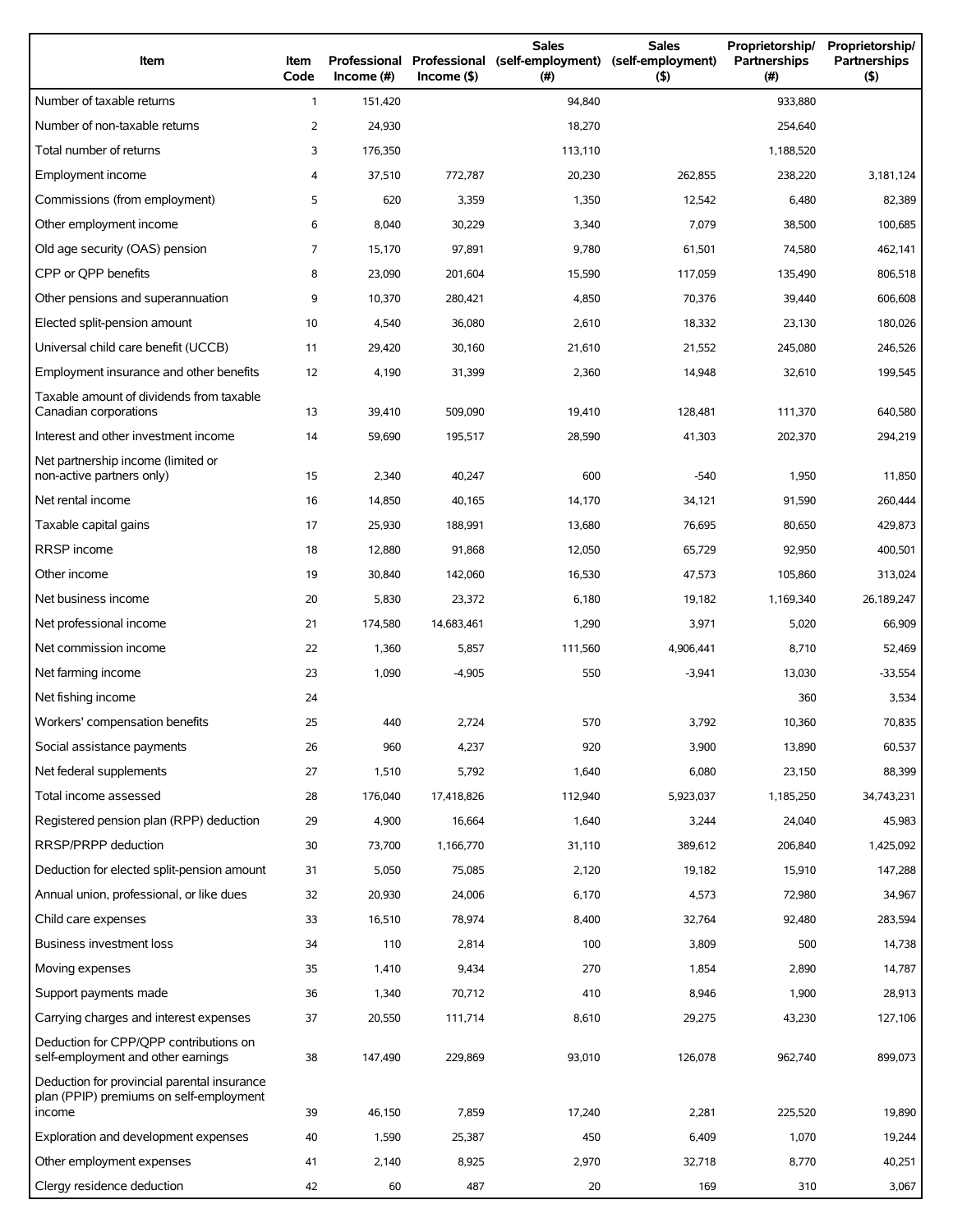| Item                                                                   | Item<br>Code | Professional<br>Income (#) | $Income($ \$) | <b>Sales</b><br>Professional (self-employment)<br>(#) | <b>Sales</b><br>(self-employment)<br>(5) | Proprietorship/<br>Partnerships<br>(# ) | Proprietorship/<br>Partnerships<br>(5) |
|------------------------------------------------------------------------|--------------|----------------------------|---------------|-------------------------------------------------------|------------------------------------------|-----------------------------------------|----------------------------------------|
| Other deductions                                                       | 43           | 4,070                      | 7,593         | 2,740                                                 | 2,901                                    | 21,600                                  | 29,114                                 |
| Total deductions before adjustments                                    | 44           | 161,640                    | 1,836,466     | 99,920                                                | 663,937                                  | 1,028,360                               | 3,134,203                              |
| Social benefits repayment                                              | 45           | 6,820                      | 34,214        | 2,410                                                 | 9,511                                    | 7,470                                   | 25,988                                 |
| Net income                                                             | 46           | 173,200                    | 15,574,889    | 110,080                                               | 5,271,830                                | 1,152,870                               | 32,136,572                             |
| Canadian Forces personnel and police<br>deduction                      | 47           |                            |               |                                                       |                                          |                                         |                                        |
| Security options deductions                                            | 48           | 90                         | 1,668         |                                                       |                                          | 130                                     | 1,572                                  |
| Other payments deduction                                               | 49           | 2,780                      | 12,734        | 2,940                                                 | 13,755                                   | 44,920                                  | 219,633                                |
| Non-capital losses of other years                                      | 50           | 940                        | 9,172         | 1,490                                                 | 13,161                                   | 10,790                                  | 106,502                                |
| Net capital losses of other years                                      | 51           | 7,040                      | 24,757        | 3,600                                                 | 10,817                                   | 13,920                                  | 35,980                                 |
| Capital gains deduction                                                | 52           | 300                        | 19,161        | 120                                                   | 5,505                                    | 1,090                                   | 37,408                                 |
| Northern residents deductions                                          | 53           | 610                        | 2,524         | 280                                                   | 923                                      | 6,700                                   | 25,138                                 |
| Additional deductions                                                  | 54           | 600                        | 12,470        | 190                                                   | 1,342                                    | 2,020                                   | 20,719                                 |
| Farming/fishing losses of prior years                                  | 55           |                            |               | 30                                                    | 283                                      | 550                                     | 4,453                                  |
| Total deductions from net income                                       | 56           | 12,140                     | 82,999        | 8,370                                                 | 45,852                                   | 77,660                                  | 451,846                                |
| Taxable income assessed                                                | 57           | 173,010                    | 15,493,282    | 109,990                                               | 5,226,472                                | 1,151,180                               | 31,693,670                             |
| Basic personal amount                                                  | 58           | 174,890                    | 2,001,583     | 113,060                                               | 1,295,178                                | 1,185,760                               | 13,565,224                             |
| Age amount                                                             | 59           | 11,560                     | 59,906        | 9,470                                                 | 52,419                                   | 85,270                                  | 541,168                                |
| Spouse or common-law partner amount                                    | 60           | 12,770                     | 100,524       | 11,160                                                | 86,737                                   | 144,920                                 | 1,140,481                              |
| Amount for an eligible dependant                                       | 61           | 5,540                      | 58,717        | 4,510                                                 | 48,098                                   | 47,170                                  | 503,766                                |
| Family caregiver amount for children<br>under 18 years of age          | 62           | 1,050                      | 2,601         | 620                                                   | 1,487                                    | 6,690                                   | 16,782                                 |
| Amount for infirm dependants age 18 or<br>older                        | 63           | 140                        | 619           | 100                                                   | 501                                      | 920                                     | 4,357                                  |
| CPP or QPP contributions through<br>employment                         | 64           | 33,420                     | 26,225        | 18,060                                                | 10,274                                   | 214,380                                 | 124,198                                |
| CPP or OPP contributions on<br>self-employment and other earnings      | 65           | 147,490                    | 229,869       | 93,010                                                | 126,078                                  | 962,740                                 | 899.073                                |
| Employment insurance premiums                                          | 66           | 25,120                     | 8,105         | 13,280                                                | 3,473                                    | 171,130                                 | 45,776                                 |
| PPIP premiums paid                                                     | 67           | 10,560                     | 927           | 3,110                                                 | 157                                      | 49,680                                  | 3,025                                  |
| PPIP premiums payable on employment<br>income                          | 68           | 410                        | 38            | 100                                                   | 3                                        | 1,520                                   | 94                                     |
| PPIP premiums payable on<br>self-employment income                     | 69           | 46,170                     | 10,133        | 17,250                                                | 2,942                                    | 225,620                                 | 25,651                                 |
| Volunteer firefighters' amount/search and<br>rescue volunteers' amount | 70           | 120                        | 357           | 80                                                    | 246                                      | 1,920                                   | 5,760                                  |
| Canada employment amount                                               | 71           | 43,310                     | 43,184        | 22,810                                                | 23,051                                   | 264,200                                 | 270,014                                |
| Public transit amount                                                  | 72           | 9,020                      | 7,756         | 3,110                                                 | 2,496                                    | 28,690                                  | 22,513                                 |
| Children's arts amount                                                 | 73           | 10,390                     | 3,660         | 4,610                                                 | 1,511                                    | 28,610                                  | 9,045                                  |
| Home accessibility expenses                                            | 74           | 150                        | 803           | 70                                                    | 324                                      | 340                                     | 1,773                                  |
| Home buyers' amount                                                    | 75           | 1,490                      | 6,913         | 640                                                   | 2,970                                    | 6,020                                   | 27,704                                 |
| Pension income amount                                                  | 76           | 14,180                     | 26,953        | 7,080                                                 | 13,112                                   | 58,390                                  | 107,689                                |
| Caregiver amount                                                       | 77           | 1,600                      | 9,109         | 2,040                                                 | 11,840                                   | 11,890                                  | 64,026                                 |
| Disability amount                                                      | 78           | 1,220                      | 9,777         | 820                                                   | 6,531                                    | 9,060                                   | 72,736                                 |
| Disability amount transferred from a<br>dependant                      | 79           | 1,940                      | 20,573        | 1,390                                                 | 14,629                                   | 11,760                                  | 124,725                                |
| Interest paid on student loans                                         | 80           | 6,670                      | 5,333         | 1,410                                                 | 824                                      | 14,310                                  | 8,607                                  |
| Tuition, education, and textbook amounts                               | 81           | 14,270                     | 173,939       | 6,660                                                 | 37,586                                   | 54,970                                  | 309,903                                |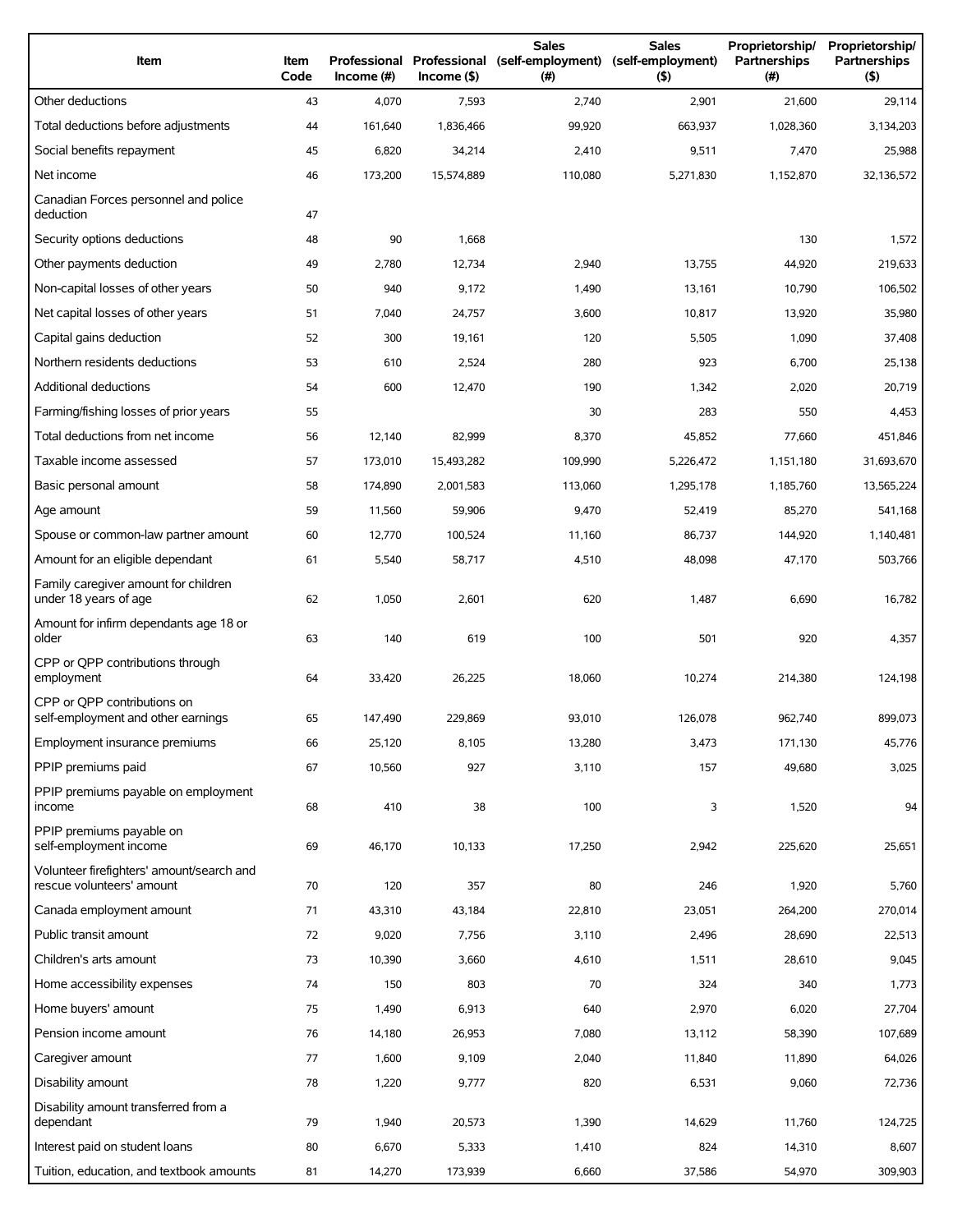| Item                                                                 | Item<br>Code | Income $(\#)$ | $Income($ \$) | <b>Sales</b><br>Professional Professional (self-employment) (self-employment)<br>(#) | <b>Sales</b><br>(5) | Proprietorship/<br>Partnerships<br>(# ) | Proprietorship/<br><b>Partnerships</b><br>(5) |
|----------------------------------------------------------------------|--------------|---------------|---------------|--------------------------------------------------------------------------------------|---------------------|-----------------------------------------|-----------------------------------------------|
| Tuition, education, and textbook amounts<br>transferred from a child | 82           | 8,760         | 48,974        | 4,670                                                                                | 24,342              | 25,920                                  | 125,921                                       |
| Amounts transferred from spouse or<br>common-law partner             | 83           | 3,400         | 16,878        | 2,870                                                                                | 15,145              | 33,430                                  | 181,901                                       |
| Medical expenses                                                     | 84           | 42,300        | 119,624       | 23,070                                                                               | 53,766              | 266,540                                 | 500,040                                       |
| Total tax credits on personal amounts                                | 85           | 174,920       | 449,088       | 113,060                                                                              | 275,405             | 1,185,840                               | 2,805,603                                     |
| Allowable charitable donations and<br>government gifts               | 86           | 62,430        | 215,665       | 29,280                                                                               | 62,093              | 166,780                                 | 305,218                                       |
| Eligible cultural and ecological gifts                               | 87           | 90            | 2,346         | 20                                                                                   | 6                   | 220                                     | 4,065                                         |
| Total tax credit on donations and gifts                              | 88           | 62,260        | 65,936        | 29,210                                                                               | 17.794              | 166,060                                 | 88,092                                        |
| Total federal non-refundable tax credits                             | 89           | 175,600       | 515,023       | 113,060                                                                              | 293,199             | 1,185,900                               | 2,893,696                                     |
| Federal dividend tax credit                                          | 90           | 37,120        | 63,531        | 17,410                                                                               | 15,315              | 90,590                                  | 72,519                                        |
| Minimum tax carryover                                                | 91           | 380           | 2,010         | 170                                                                                  | 549                 | 1,370                                   | 4,050                                         |
| Basic federal tax                                                    | 92           | 125,300       | 3,050,873     | 72,690                                                                               | 726,041             | 629,420                                 | 2,971,869                                     |
| Federal foreign tax credit                                           | 93           | 19,840        | 21,585        | 6,060                                                                                | 1,088               | 34,520                                  | 55,625                                        |
| Federal political contribution tax credit                            | 94           | 3,020         | 712           | 820                                                                                  | 162                 | 4,070                                   | 706                                           |
| Investment tax credit                                                | 95           | 710           | 2.857         | 220                                                                                  | 629                 | 1.620                                   | 3,675                                         |
| Labour-sponsored funds tax credit<br>(federally registered)          | 96           | 110           | 16            | 50                                                                                   | $\overline{7}$      | 320                                     | 38                                            |
| Labour-sponsored funds tax credit<br>(provincially registered)       | 97           | 2,270         | 1,477         | 930                                                                                  | 606                 | 7,020                                   | 3,823                                         |
| Alternative minimum tax payable                                      | 98           | 130           | 745           | 40                                                                                   | 173                 | 370                                     | 2,420                                         |
| Net federal tax                                                      | 99           | 125,010       | 3,030,186     | 72,590                                                                               | 723,627             | 627.520                                 | 2,925,951                                     |
| CPP contributions on self-employment                                 | 100          | 102,910       | 311,225       | 76,320                                                                               | 207,189             | 747,480                                 | 1,401,800                                     |
| Social Benefits repayment                                            | 101          | 6,820         | 34,214        | 2,410                                                                                | 9,511               | 7,470                                   | 25,988                                        |
| Working income tax benefit (WITB)                                    | 102          | 21,580        | 21,101        | 17,980                                                                               | 17,925              | 282,570                                 | 283,305                                       |
| Children's fitness tax credit                                        | 103          | 20,130        | 2,046         | 10,500                                                                               | 982                 | 78,940                                  | 6,785                                         |
| Eligible educator school supply tax credit                           | 104          | 80            | 5             | 20                                                                                   | 2                   | 290                                     | 21                                            |
| Net provincial or territorial tax                                    | 105          | 88,420        | 1,196,781     | 57,480                                                                               | 343,215             | 434,080                                 | 1,240,700                                     |
| Total tax payable                                                    | 106          | 151,420       | 4,573,025     | 94,840                                                                               | 1,283,726           | 933.880                                 | 5,596,430                                     |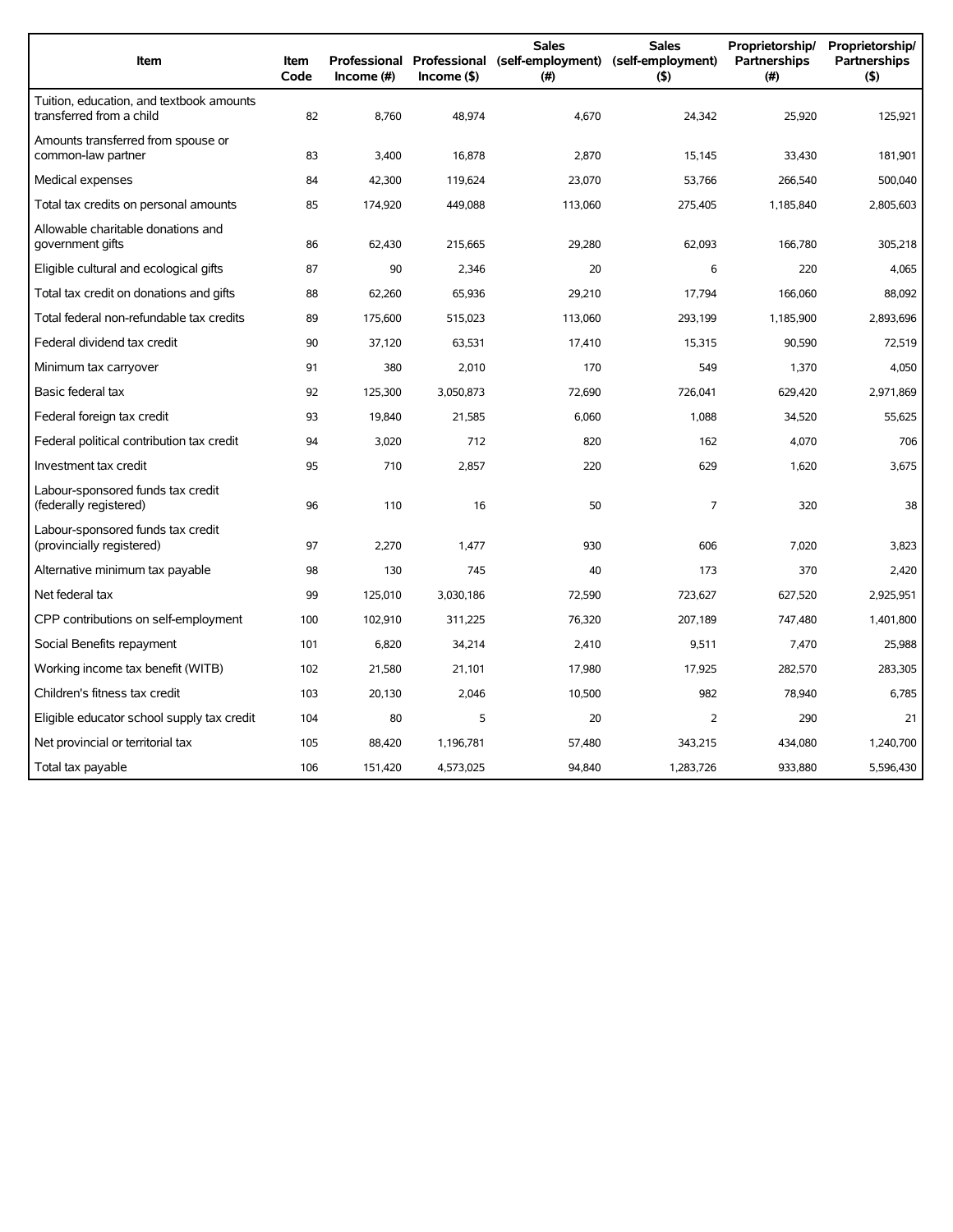| Item                                                                                          | Item<br>Code | (#)       | Investment Investment<br>(5) | Pension<br>(#) | Pension<br>(5) | Social<br><b>Benefits</b><br>$(\#)$ | Social<br><b>Benefits</b><br>(5) |
|-----------------------------------------------------------------------------------------------|--------------|-----------|------------------------------|----------------|----------------|-------------------------------------|----------------------------------|
| Number of taxable returns                                                                     | $\mathbf{1}$ | 952,260   |                              | 3,301,990      |                | 332,480                             |                                  |
| Number of non-taxable returns                                                                 | 2            | 418,690   |                              | 2,260,170      |                | 2,207,050                           |                                  |
| Total number of returns                                                                       | 3            | 1,370,950 |                              | 5,562,160      |                | 2,539,530                           |                                  |
| Employment income                                                                             | 4            | 438,770   | 12,763,627                   | 537,470        | 4,701,132      | 549,410                             | 3,378,559                        |
| Commissions (from employment)                                                                 | 5            | 7,160     | 146,733                      | 6,390          | 23,365         | 9,290                               | 15,725                           |
| Other employment income                                                                       | 6            | 66,760    | 287,582                      | 649,010        | 676,331        | 44,740                              | 60,903                           |
| Old age security (OAS) pension                                                                | 7            | 316,220   | 1,981,997                    | 4,470,210      | 29,497,599     | 477,100                             | 1,966,529                        |
| CPP or QPP benefits                                                                           | 8            | 416,200   | 2,928,280                    | 5,208,520      | 39,844,831     | 447,720                             | 1,133,655                        |
| Other pensions and superannuation                                                             | 9            | 225,330   | 4,215,597                    | 3,733,860      | 83,679,636     | 41,550                              | 189,711                          |
| Elected split-pension amount                                                                  | 10           | 70,080    | 557,648                      | 948,490        | 11,878,915     | 7,210                               | 39,290                           |
| Universal child care benefit (UCCB)                                                           | 11           | 174,480   | 177,471                      | 48,620         | 30,522         | 856,870                             | 1,098,393                        |
| Employment insurance and other benefits                                                       | 12           | 39,650    | 341,804                      | 70,160         | 422,923        | 476,680                             | 6,602,383                        |
| Taxable amount of dividends from taxable Canadian corporations                                | 13           | 915,010   | 55,306,257                   | 1,307,860      | 4,279,339      | 57,130                              | 59,304                           |
| Interest and other investment income                                                          | 14           | 786,750   | 7,054,248                    | 2,271,410      | 4,046,508      | 169,970                             | 102,101                          |
| Net partnership income (limited or non-active partners only)                                  | 15           | 22,040    | 247,132                      | 11,350         | 4,185          | 290                                 | 15                               |
| Net rental income                                                                             | 16           | 474,730   | 5,038,789                    | 206,540        | 410,509        | 19,850                              | 19,206                           |
| Taxable capital gains                                                                         | 17           | 488,280   | 20,734,387                   | 936,000        | 2,205,948      | 38,560                              | 39,946                           |
| <b>RRSP</b> income                                                                            | 18           | 105,100   | 823,177                      | 443,970        | 2,694,819      | 80,560                              | 196,257                          |
| Other income                                                                                  | 19           | 398,170   | 2,225,136                    | 1,058,670      | 2,465,645      | 125,710                             | 250,300                          |
| Net business income                                                                           | 20           | 109,400   | 707,240                      | 148,950        | 357,685        | 38,460                              | 48,576                           |
| Net professional income                                                                       | 21           | 22,750    | 354,102                      | 28,770         | 133,427        | 4,910                               | 7,421                            |
| Net commission income                                                                         | 22           | 16,960    | 134,424                      | 14,690         | 28,518         | 8,170                               | 5,314                            |
| Net farming income                                                                            | 23           | 29,900    | $-1,286$                     | 43,660         | $-75,337$      | 2,570                               | $-9,474$                         |
| Net fishing income                                                                            | 24           | 650       | 10,724                       | 930            | 3,264          | 3,300                               | 19,310                           |
| Workers' compensation benefits                                                                | 25           | 12,030    | 110,391                      | 112,930        | 746,743        | 156,840                             | 3,120,457                        |
| Social assistance payments                                                                    | 26           | 6,200     | 15,824                       | 176,750        |                | 424,109 1,246,810 11,190,850        |                                  |
| Net federal supplements                                                                       | 27           | 44,420    | 155,806                      | 1,520,730      | 5,567,233      | 493,880                             | 5,206,862                        |
| Total income assessed                                                                         | 28           | 1,370,340 | 116,349,797                  | 5,562,160      | 194,121,891    | 2,539,520                           | 34,753,666                       |
| Registered pension plan (RPP) deduction                                                       | 29           | 47,320    | 137,414                      | 77,630         | 103,137        | 68,620                              | 59,897                           |
| RRSP/PRPP deduction                                                                           | 30           | 222,130   | 2,298,268                    | 230,410        | 1,712,272      | 78,380                              | 137,286                          |
| Deduction for elected split-pension amount                                                    | 31           | 75,050    | 738,538                      | 1,005,420      | 11,283,546     | 4,880                               | 23,287                           |
| Annual union, professional, or like dues                                                      | 32           | 97,780    | 53,168                       | 256,910        | 55,013         | 134,750                             | 31,996                           |
| Child care expenses                                                                           | 33           | 43,150    | 185,503                      | 4,210          | 7,072          | 89,280                              | 202,006                          |
| Business investment loss                                                                      | 34           | 1,070     | 58,545                       | 1,140          | 24,846         | 130                                 | 2,612                            |
| Moving expenses                                                                               | 35           | 2,040     | 11,324                       | 1,300          | 6,022          | 1,650                               | 3,682                            |
| Support payments made                                                                         | 36           | 4,710     | 181,808                      | 11,470         | 117,738        | 700                                 | 3,107                            |
| Carrying charges and interest expenses                                                        | 37           | 357,220   | 2,638,005                    | 680,770        | 1,143,535      | 27,200                              | 17,426                           |
| Deduction for CPP/QPP contributions on self-employment and other<br>earnings                  | 38           | 79,040    | 42,066                       | 42,010         | 12,992         | 13,580                              | 2,370                            |
| Deduction for provincial parental insurance plan (PPIP) premiums on<br>self-employment income | 39           | 19,500    | 1,065                        | 22,740         | 708            | 5,940                               | 98                               |
| Exploration and development expenses                                                          | 40           | 13,320    | 236,679                      | 10,130         | 34,279         | 80                                  | 150                              |
| Other employment expenses                                                                     | 41           | 13,010    | 64,763                       | 15,480         | 51,014         | 9,280                               | 28,664                           |
| Clergy residence deduction                                                                    | 42           | 350       | 4,087                        | 1,300          | 8,966          | 120                                 | 377                              |
| Other deductions                                                                              | 43           | 79,370    | 134,875                      | 183,480        | 1,326,478      | 72,870                              | 92,218                           |
| Total deductions before adjustments                                                           | 44           | 689,120   | 6,787,851                    | 1,878,460      | 15,890,913     | 346,310                             | 611,579                          |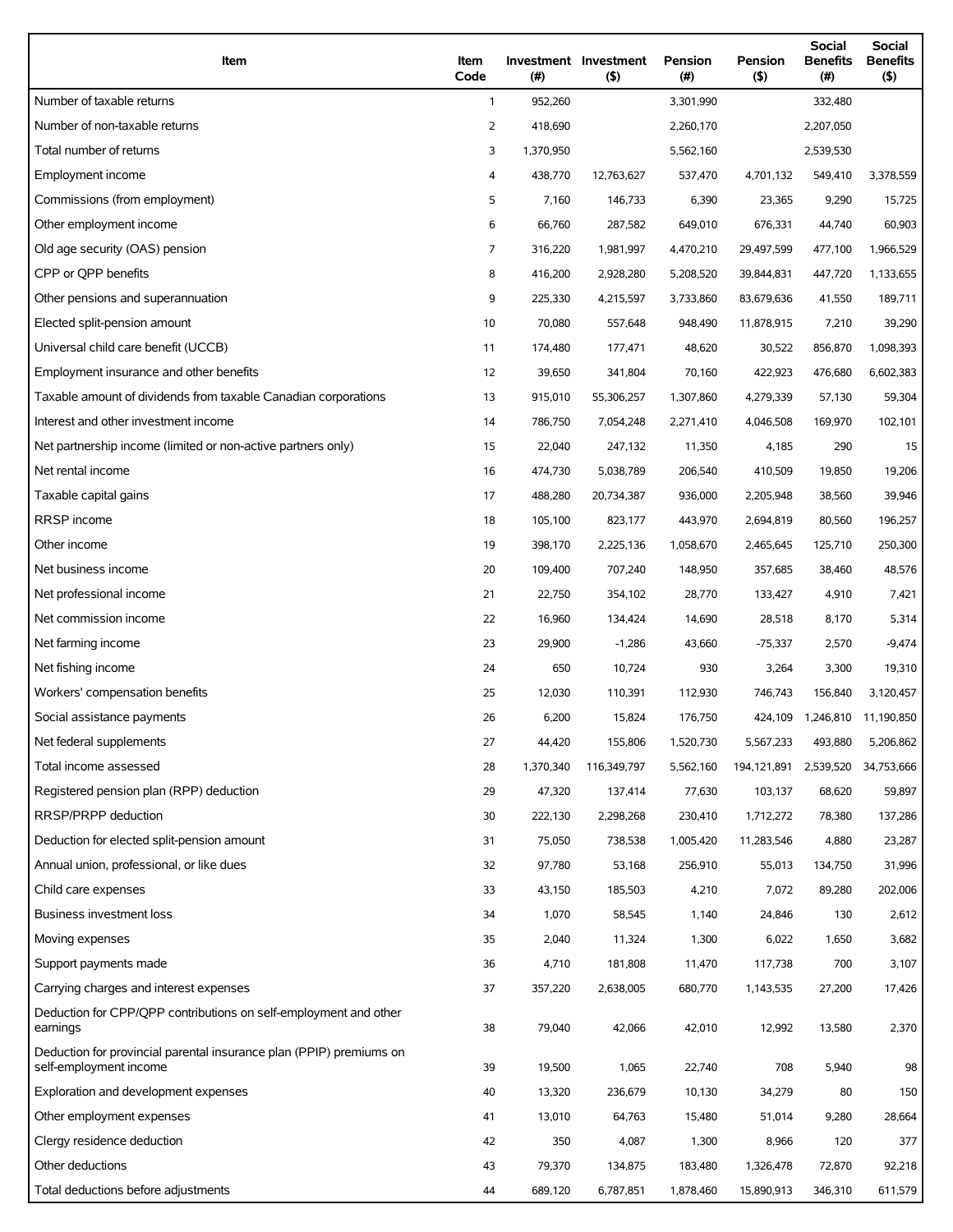| Item                                                                | <b>Item Code</b> | $(\#)$    | Investment Investment<br>(5) | Pension (#) | Pension (\$)                     | <b>Social</b><br><b>Benefits</b><br>$(\#)$ | Social<br><b>Benefits</b><br>(5) |
|---------------------------------------------------------------------|------------------|-----------|------------------------------|-------------|----------------------------------|--------------------------------------------|----------------------------------|
| Social benefits repayment                                           | 45               | 122,600   | 565,406                      | 163,490     | 434,704                          | 1,750                                      | 3,959                            |
| Net income                                                          | 46               | 1,353,670 | 109,169,132                  | 5,559,830   | 177,832,753 2,532,680 34,176,375 |                                            |                                  |
| Canadian Forces personnel and police deduction                      | 47               |           |                              |             |                                  |                                            |                                  |
| Security options deductions                                         | 48               | 860       | 42,418                       | 560         | 4,645                            |                                            |                                  |
| Other payments deduction                                            | 49               | 57,070    | 276,449                      | 1,687,710   | 6,737,983                        | 1,664,330                                  | 19,520,551                       |
| Non-capital losses of other years                                   | 50               | 6,780     | 87,616                       | 2,920       | 19,801                           | 740                                        | 2,423                            |
| Net capital losses of other years                                   | 51               | 111,920   | 991,978                      | 181,500     | 299,084                          | 2,820                                      | 3,559                            |
| Capital gains deduction                                             | 52               | 34,610    | 4,739,143                    | 4,970       | 33,987                           | 220                                        | 610                              |
| Northern residents deductions                                       | 53               | 9,560     | 33,112                       | 23,320      | 89,635                           | 11,340                                     | 32,906                           |
| Additional deductions                                               | 54               | 9,510     | 40,938                       | 150,060     | 666,641                          | 7,920                                      | 53,999                           |
| Farming/fishing losses of prior years                               | 55               | 1,320     | 17,833                       |             |                                  | 40                                         | 209                              |
| Total deductions from net income                                    | 56               | 214,050   | 6,237,885                    | 1,980,730   | 7,856,645                        | 1,674,590                                  | 19,614,744                       |
| Taxable income assessed                                             | 57               | 1,351,810 | 102,949,957                  | 5,543,640   | 169,990,769                      | 1,896,700                                  | 14,611,689                       |
| Basic personal amount                                               | 58               | 1,364,200 | 15,603,377                   | 5,562,080   | 63,741,661                       | 2,539,450                                  | 29,024,656                       |
| Age amount                                                          | 59               | 247,880   | 1,278,452                    | 4,451,910   | 28,809,827                       | 495,100                                    | 3,491,195                        |
| Spouse or common-law partner amount                                 | 60               | 84,810    | 642,813                      | 212,270     | 963,892                          | 176,290                                    | 1,595,794                        |
| Amount for an eligible dependant                                    | 61               | 18,500    | 190,653                      | 18,490      | 152,536                          | 214,170                                    | 2,387,356                        |
| Family caregiver amount for children under 18 years of age          | 62               | 4,050     | 9,657                        | 2,040       | 5,009                            | 16,400                                     | 44,563                           |
| Amount for infirm dependants age 18 or older                        | 63               | 1,080     | 4,870                        | 5,350       | 22,465                           | 740                                        | 4,084                            |
| CPP or QPP contributions through employment                         | 64               | 360,690   | 396,462                      | 312,330     | 136,375                          | 468,950                                    | 145,430                          |
| CPP or QPP contributions on self-employment and other earnings      | 65               | 79,040    | 42,066                       | 42,010      | 12,992                           | 13,580                                     | 2,370                            |
| Employment insurance premiums                                       | 66               | 210,140   | 79,873                       | 340,900     | 74,233                           | 420,730                                    | 70,953                           |
| PPIP premiums paid                                                  | 67               | 76,580    | 11,677                       | 94,850      | 5,823                            | 102,610                                    | 5,119                            |
| PPIP premiums payable on employment income                          | 68               | 1,820     | 222                          | 2,050       | 161                              | 2,190                                      | 116                              |
| PPIP premiums payable on self-employment income                     | 69               | 19,600    | 1,375                        | 22,970      | 916                              | 6,090                                      | 128                              |
| Volunteer firefighters' amount/search and rescue volunteers' amount | 70               | 1,060     | 3,183                        | 3,600       | 10,791                           | 1,590                                      | 4,765                            |
| Canada employment amount                                            | 71               | 479,160   | 516,986                      | 1,093,550   | 781,820                          | 569,670                                    | 580,003                          |
| Public transit amount                                               | 72               | 29,440    | 20,366                       | 72,490      | 38,280                           | 57,490                                     | 39,940                           |
| Children's arts amount                                              | 73               | 35,210    | 12,186                       | 3,090       | 949                              | 18,420                                     | 5,154                            |
| Home accessibility expenses                                         | 74               | 1,590     | 8,144                        | 16,540      | 65,738                           | 490                                        | 2,004                            |
| Home buyers' amount                                                 | 75               | 3,300     | 15,291                       | 1,980       | 8,447                            | 3,750                                      | 15,357                           |
| Pension income amount                                               | 76               | 269,520   | 504,014                      | 4,126,610   | 7,936,244                        | 47,110                                     | 70,317                           |
| Caregiver amount                                                    | 77               | 12,760    | 68,558                       | 30,860      | 156,586                          | 8,580                                      | 43,755                           |
| Disability amount                                                   | 78               | 39,830    | 319,501                      | 494,940     | 3,952,603                        | 129,060                                    | 1,031,264                        |
| Disability amount transferred from a dependant                      | 79               | 10,750    | 101,136                      | 31,050      | 249,891                          | 22,380                                     | 281,350                          |
| Interest paid on student loans                                      | 80               | 6,290     | 3,898                        | 940         | 710                              | 19,130                                     | 8,421                            |
| Tuition, education, and textbook amounts                            | 81               | 72,380    | 711,810                      | 16,520      | 32,165                           | 41,920                                     | 169,341                          |
| Tuition, education, and textbook amounts transferred from a child   | 82               | 33,760    | 171,729                      | 23,000      | 109,202                          | 3,250                                      | 13,205                           |
| Amounts transferred from spouse or common-law partner               | 83               | 44,130    | 237,439                      | 625,300     | 3,390,398                        | 124,400                                    | 848,433                          |
| Medical expenses                                                    | 84               | 273,290   | 1,253,856                    | 1,860,800   | 6,238,475                        | 191,460                                    | 358,173                          |
| Total tax credits on personal amounts                               | 85               | 1,364,400 | 3,331,578                    | 5,562,100   | 17,534,752                       | 2,539,470                                  | 6,036,546                        |
| Allowable charitable donations and government gifts                 | 86               | 327,520   | 2,378,531                    | 1,412,350   | 1,895,382                        | 55,780                                     | 34,768                           |
| Eligible cultural and ecological gifts                              | 87               | 400       | 34,947                       | 2,320       | 8,515                            | 190                                        | 294                              |
| Total tax credit on donations and gifts                             | 88               | 326,790   | 744,968                      | 1,409,760   | 521,569                          | 54,640                                     | 9,219                            |
| Total federal non-refundable tax credits                            | 89               | 1,364,470 | 4,076,546                    | 5,562,100   | 18,056,321                       | 2,539,470                                  | 6,045,766                        |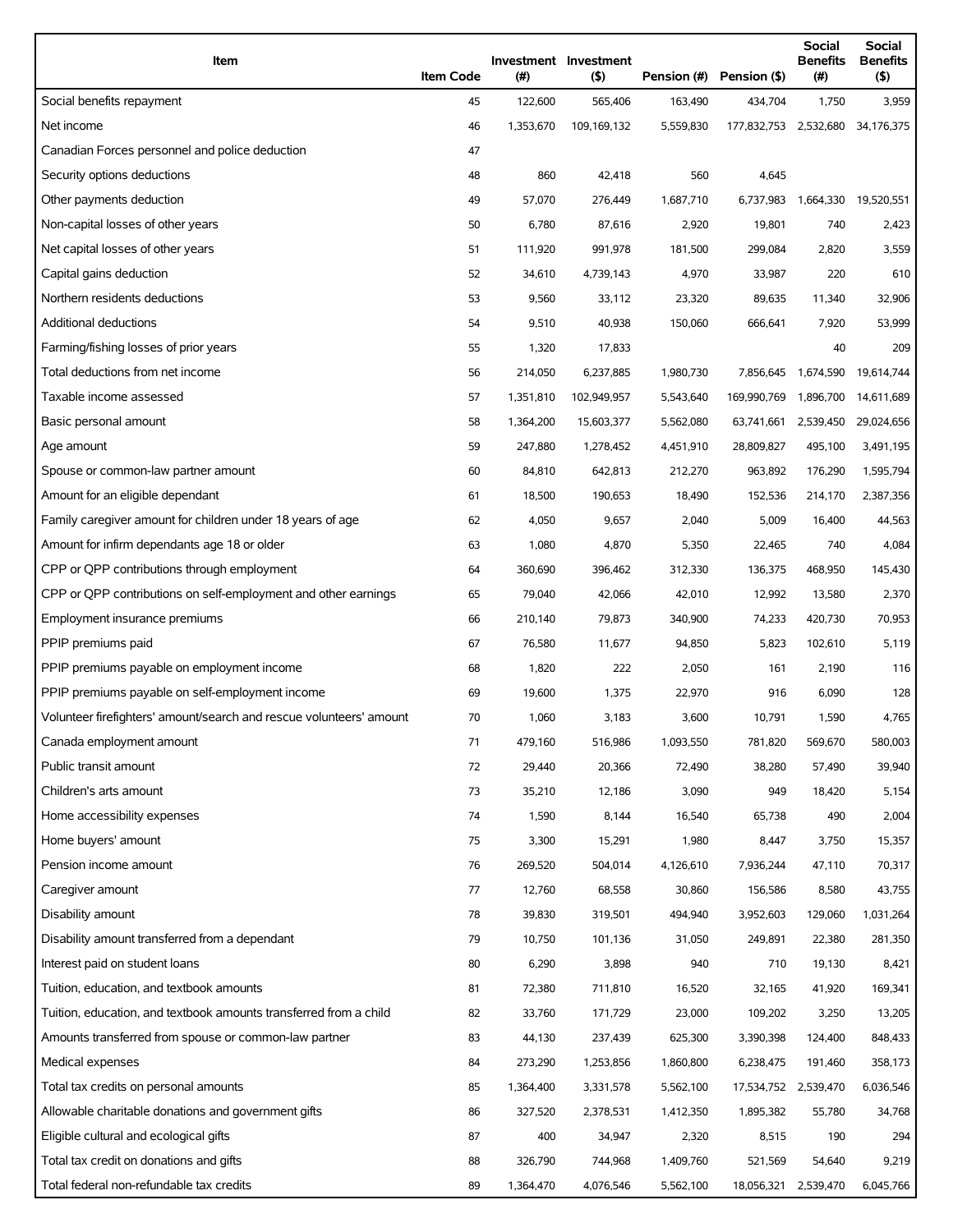| Item                                                        | <b>Item Code</b> | (#)     | Investment Investment<br>(5) | Pension (#) | Pension (\$) | <b>Social</b><br><b>Benefits</b><br>(#) | <b>Social</b><br><b>Benefits</b><br>(5) |
|-------------------------------------------------------------|------------------|---------|------------------------------|-------------|--------------|-----------------------------------------|-----------------------------------------|
| Federal dividend tax credit                                 | 90               | 807,630 | 6,543,645                    | 1,076,020   | 572,668      | 25,750                                  | 4,324                                   |
| Minimum tax carryover                                       | 91               | 23,040  | 57,292                       | 5,490       | 13,030       | 140                                     | 244                                     |
| Basic federal tax                                           | 92               | 873,040 | 12,737,817                   | 3,057,590   | 10,965,729   | 311,760                                 | 520,520                                 |
| Federal foreign tax credit                                  | 93               | 256,520 | 370,772                      | 533,190     | 115,063      | 6,850                                   | 303                                     |
| Federal political contribution tax credit                   | 94               | 16,630  | 3,814                        | 64,000      | 9,958        | 460                                     | 52                                      |
| Investment tax credit                                       | 95               | 3,360   | 21,566                       | 2,660       | 3,551        | 80                                      | 50                                      |
| Labour-sponsored funds tax credit (federally registered)    | 96               | 310     | 44                           | 1,020       | 104          | 310                                     | 18                                      |
| Labour-sponsored funds tax credit (provincially registered) | 97               | 6,240   | 3,606                        | 5,140       | 2,484        | 2,740                                   | 605                                     |
| Alternative minimum tax payable                             | 98               | 36,480  | 231,458                      | 140         | 342          |                                         |                                         |
| Net federal tax                                             | 99               | 861,570 | 12,378,652                   | 3,043,160   | 10,830,989   | 311,150                                 | 519,620                                 |
| CPP contributions on self-employment                        | 100              | 62,720  | 64,523                       | 25,750      | 15,403       | 10,620                                  | 3,739                                   |
| Social Benefits repayment                                   | 101              | 122,600 | 565,406                      | 163,490     | 434,704      | 1,750                                   | 3,959                                   |
| Working income tax benefit (WITB)                           | 102              | 17,830  | 13,425                       | 11,510      | 5,360        | 82,690                                  | 39,549                                  |
| Children's fitness tax credit                               | 103              | 77,210  | 7,719                        | 7.800       | 595          | 61,370                                  | 4,035                                   |
| Eligible educator school supply tax credit                  | 104              | 390     | 28                           | 340         | 17           | 580                                     | 32                                      |
| Net provincial or territorial tax                           | 105              | 727,080 | 5,808,801                    | 2,386,680   | 4,779,796    | 205,770                                 | 191,237                                 |
| Total tax payable                                           | 106              | 952,260 | 18,817,448                   | 3,301,990   | 16,061,039   | 332,480                                 | 718,636                                 |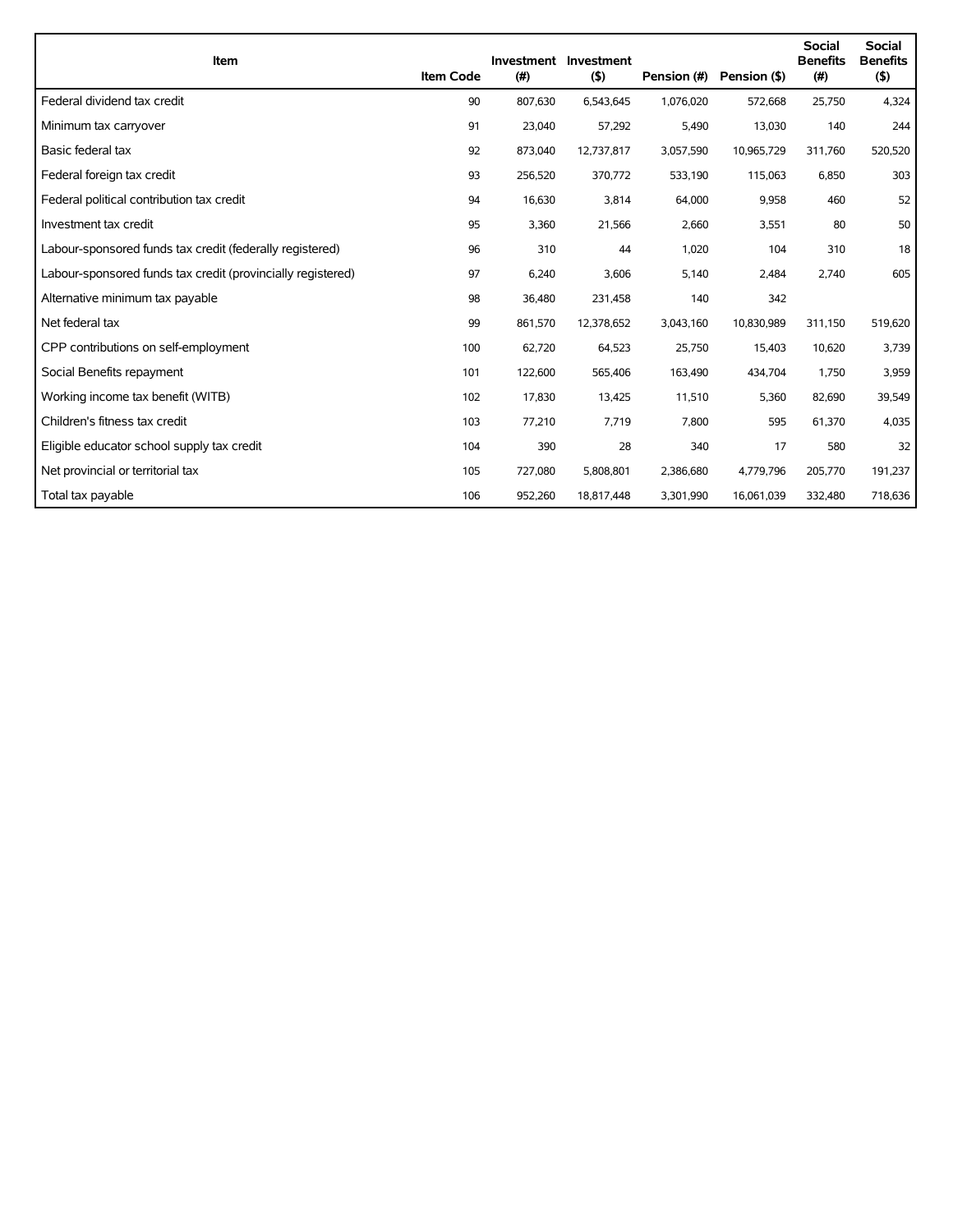| Item                                                                                       | <b>Item Code Other (#)</b> |           | Other (\$)         |
|--------------------------------------------------------------------------------------------|----------------------------|-----------|--------------------|
| Number of taxable returns                                                                  | $\mathbf{1}$               | 359,510   |                    |
| Number of non-taxable returns                                                              | 2                          | 1,120,920 |                    |
| Total number of returns                                                                    | 3                          | 1,480,420 |                    |
| Employment income                                                                          | 4                          | 236,550   | 3,944,596          |
| Commissions (from employment)                                                              | 5                          | 5,080     | 49,176             |
| Other employment income                                                                    | 6                          | 46,690    | 128,868            |
| Old age security (OAS) pension                                                             | 7                          | 70,920    | 373,856            |
| CPP or QPP benefits                                                                        | 8                          | 185,410   | 1,268,380          |
| Other pensions and superannuation                                                          | 9                          | 80,890    | 1,464,822          |
| Elected split-pension amount                                                               | 10                         | 28,980    | 188,975            |
| Universal child care benefit (UCCB)                                                        | 11                         | 59,130    | 56,456             |
| Employment insurance and other benefits                                                    | 12                         | 43,000    | 337,371            |
| Taxable amount of dividends from taxable Canadian corporations                             | 13                         | 122,430   | 612,610            |
| Interest and other investment income                                                       | 14                         | 178,790   | 362,508            |
| Net partnership income (limited or non-active partners only)                               | 15                         | 1,920     | $-6,657$           |
| Net rental income                                                                          | 16                         | 23,750    | 26,789             |
| Taxable capital gains                                                                      | 17                         | 89,450    | 527,955            |
| RRSP income                                                                                | 18                         | 231,510   | 7,036,323          |
| Other income                                                                               | 19                         | 467,630   | 15,546,356         |
| Net business income                                                                        | 20                         | 33,650    | 83,041             |
| Net professional income                                                                    | 21                         | 6,600     | 44,218             |
| Net commission income                                                                      | 22                         | 4,890     | 11,020             |
| Net farming income                                                                         | 23                         | 3,670     | $-25,617$          |
| Net fishing income                                                                         | 24                         | 160       | 880                |
| Workers' compensation benefits                                                             | 25                         | 5,870     | 51,659             |
| Social assistance payments                                                                 | 26                         | 13,270    | 49,092             |
| Net federal supplements                                                                    | 27                         | 13,360    | 37,869             |
| Total income assessed                                                                      | 28                         | 637,430   | 33,088,956         |
| Registered pension plan (RPP) deduction                                                    | 29                         | 41,220    | 90,815             |
| RRSP/PRPP deduction                                                                        | 30                         | 103,360   | 4,501,471          |
| Deduction for elected split-pension amount                                                 | 31                         | 28,690    | 350,230            |
| Annual union, professional, or like dues                                                   | 32                         | 68,670    | 23,067             |
| Child care expenses                                                                        | 33                         | 14,040    | 38,287             |
| <b>Business investment loss</b>                                                            | 34                         | 380       | 17,241             |
| Moving expenses                                                                            | 35                         | 2,860     | 9,594              |
| Support payments made                                                                      | 36                         | 1,270     | 24,065             |
| Carrying charges and interest expenses                                                     | 37                         | 65,170    | 221,496            |
| Deduction for CPP/QPP contributions on self-employment and other earnings                  | 38                         | 16,620    | 6,490              |
| Deduction for provincial parental insurance plan (PPIP) premiums on self-employment income | 39                         | 6,120     | 233                |
| Exploration and development expenses                                                       | 40                         | 1,610     | 25,141             |
| Other employment expenses                                                                  | 41                         | 7,480     | 32,017             |
| Clergy residence deduction                                                                 | 42                         | 180       | 1,787              |
| Other deductions                                                                           | 43                         | 29,900    | 436,817            |
| Total deductions before adjustments                                                        | 44                         | 246,400   | 5,780,099          |
| Social benefits repayment                                                                  | 45                         | 25,460    | 87,913             |
| Net income                                                                                 | 46                         |           | 635,260 27,272,329 |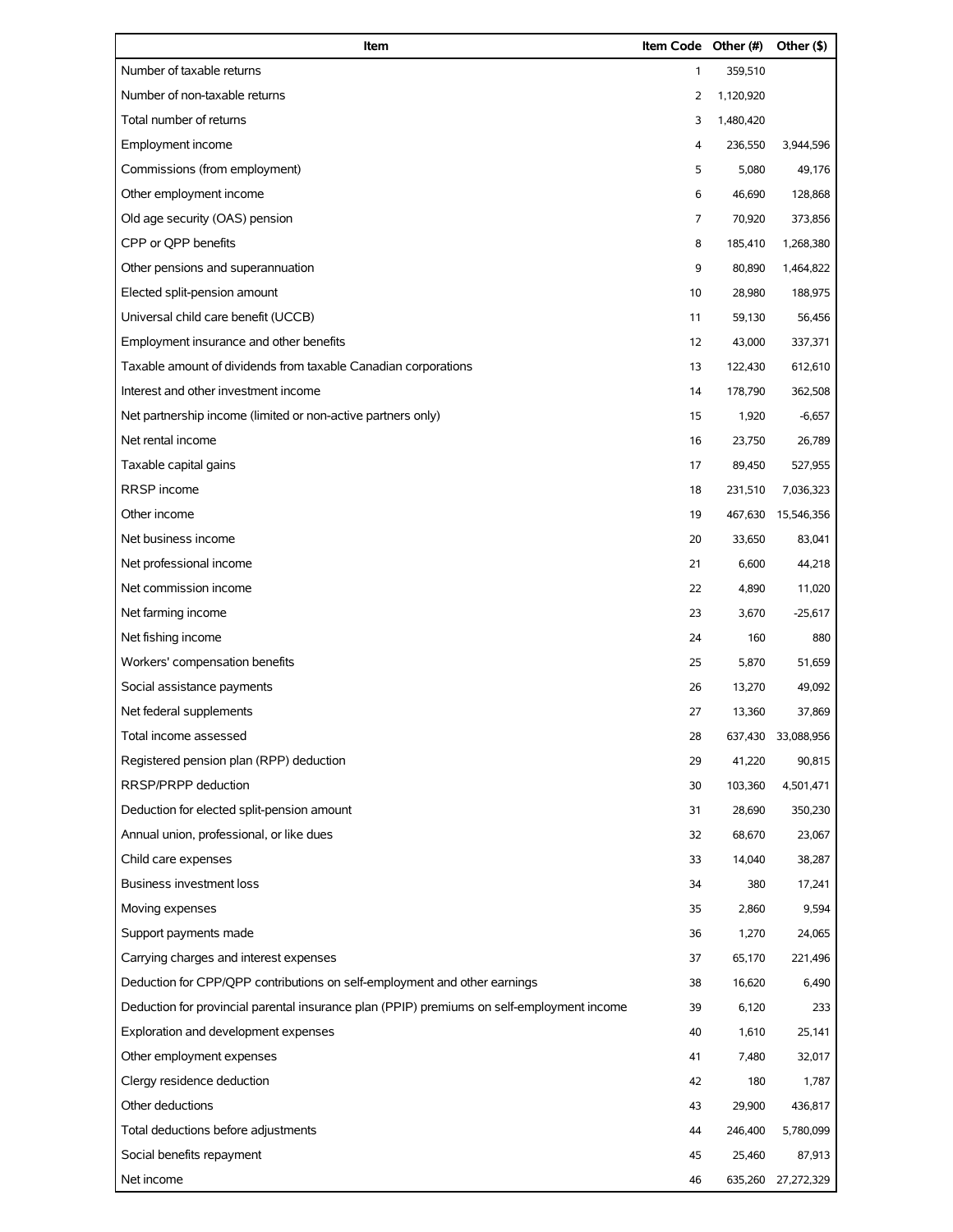| Item                                                                | Item Code Other (#) |           | Other (\$) |
|---------------------------------------------------------------------|---------------------|-----------|------------|
| Canadian Forces personnel and police deduction                      | 47                  |           |            |
| Security options deductions                                         | 48                  | 560       | 15,515     |
| Other payments deduction                                            | 49                  | 31,030    | 137,682    |
| Non-capital losses of other years                                   | 50                  | 1,730     | 17,543     |
| Net capital losses of other years                                   | 51                  | 19,070    | 64,356     |
| Capital gains deduction                                             | 52                  | 850       | 27.362     |
| Northern residents deductions                                       | 53                  | 3,630     | 13,269     |
| <b>Additional deductions</b>                                        | 54                  | 4,300     | 60,710     |
| Farming/fishing losses of prior years                               | 55                  |           |            |
| Total deductions from net income                                    | 56                  | 58,970    | 346,036    |
| Taxable income assessed                                             | 57                  | 634,630   | 26,939,930 |
| Basic personal amount                                               | 58                  | 1,460,860 | 16,463,536 |
| Age amount                                                          | 59                  | 114,000   | 696,266    |
| Spouse or common-law partner amount                                 | 60                  | 86,620    | 785,227    |
| Amount for an eligible dependant                                    | 61                  | 29,300    | 308.219    |
| Family caregiver amount for children under 18 years of age          | 62                  | 2,660     | 7.009      |
| Amount for infirm dependants age 18 or older                        | 63                  | 520       | 2,836      |
| CPP or QPP contributions through employment                         | 64                  | 216,070   | 162,245    |
| CPP or QPP contributions on self-employment and other earnings      | 65                  | 16,620    | 6,490      |
| Employment insurance premiums                                       | 66                  | 214,320   | 71,710     |
| PPIP premiums paid                                                  | 67                  | 48,290    | 5,503      |
| PPIP premiums payable on employment income                          | 68                  | 1,650     | 163        |
| PPIP premiums payable on self-employment income                     | 69                  | 6,210     | 302        |
| Volunteer firefighters' amount/search and rescue volunteers' amount | 70                  | 610       | 1,830      |
| Canada employment amount                                            | 71                  | 264,490   | 264,709    |
| Public transit amount                                               | 72                  | 66,120    | 35,785     |
| Children's arts amount                                              | 73                  | 7,810     | 2,457      |
| Home accessibility expenses                                         | 74                  | 650       | 3,165      |
| Home buyers' amount                                                 | 75                  | 1.650     | 7,338      |
| Pension income amount                                               | 76                  | 106,400   | 200,442    |
| Caregiver amount                                                    | 77                  | 6,070     | 30,846     |
| Disability amount                                                   | 78                  | 37,050    | 299,573    |
| Disability amount transferred from a dependant                      | 79                  | 6,690     | 68,631     |
| Interest paid on student loans                                      | 80                  | 3,180     | 1,879      |
| Tuition, education, and textbook amounts                            | 81                  | 52,380    | 332,795    |
| Tuition, education, and textbook amounts transferred from a child   | 82                  | 11,860    | 60,299     |
| Amounts transferred from spouse or common-law partner               | 83                  | 50,570    | 313,866    |
| Medical expenses                                                    | 84                  | 150,030   | 395,492    |
| Total tax credits on personal amounts                               | 85                  | 1,461,340 | 3,079,318  |
| Allowable charitable donations and government gifts                 | 86                  | 111,940   | 300,887    |
| Eligible cultural and ecological gifts                              | 87                  | 170       | 2,391      |
| Total tax credit on donations and gifts                             | 88                  | 111,120   | 90,494     |
| Total federal non-refundable tax credits                            | 89                  | 1,461,360 | 3,169,812  |
| Federal dividend tax credit                                         | 90                  | 109,380   | 81,174     |
| Minimum tax carryover                                               | 91                  | 2,380     | 10,097     |
| Basic federal tax                                                   | 92                  | 346,830   | 4,012,621  |